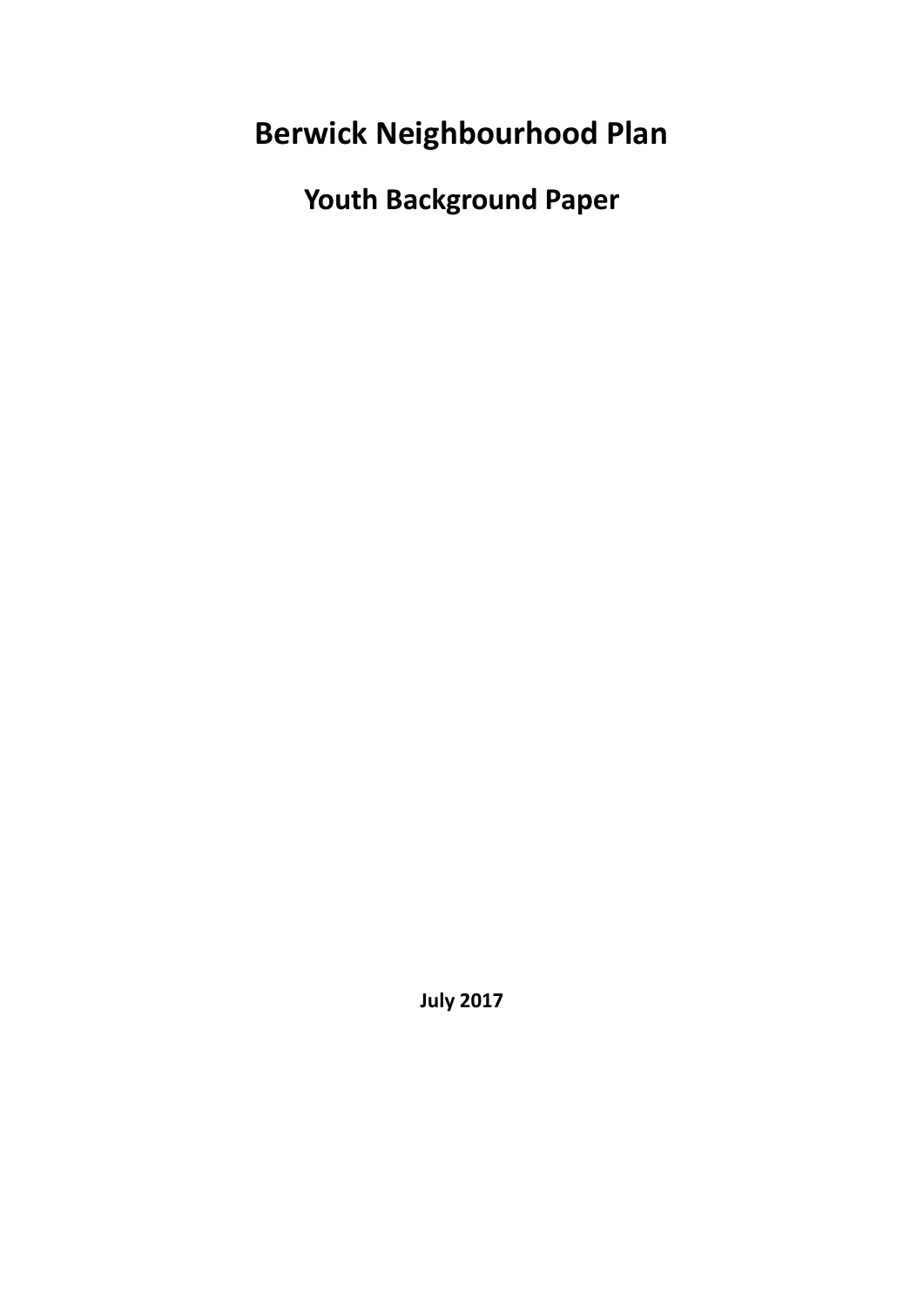## **Contents**

| 1. | Background                  | 3                       |
|----|-----------------------------|-------------------------|
| 2. | Strategic planning context  | $\overline{\mathbf{x}}$ |
| 3. | Other strategies and plans  | $\overline{\mathbf{x}}$ |
| 4. | Feedback                    | $\overline{\mathbf{x}}$ |
| 5. | Youth vision and objectives | $\mathbf{x}$            |
| 6. | Planning policy options     | $\mathsf{x}$            |
| 7. | Potential community actions |                         |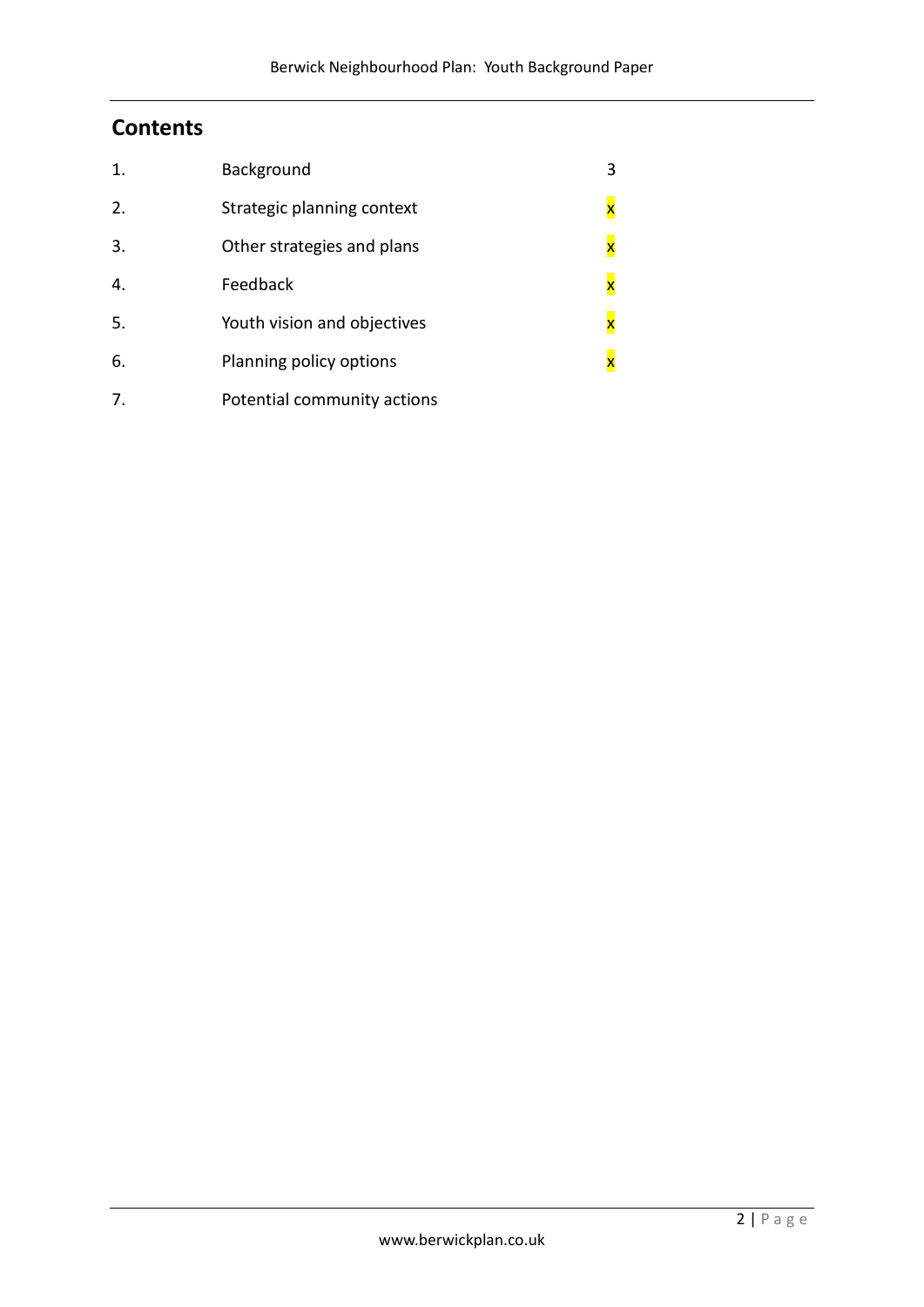## **1. Background**

- 1.1 This document is one in a series of background papers prepared by the Berwick Neighbourhood Plan Working Groups. It sets out the relevant national and local policy and guidance that is informing the Berwick Neighbourhood Plan. The background paper also identifies and explains the relevant evidence base, feedback from early engagement and identifies a series of options for planning policies and community actions to address the issues that have been identified.
- 1.2 The Youth Working Group aims to support the delivery of the Neighbourhood Plan vision for Berwick by proposing policies and community actions which aim to ensure the needs of young people are embedded into the Neighbourhood Plan.
- 1.3 The draft Neighbourhood Plan vision statement (December 2016), defines how the Neighbourhood Plan area will look in 2032 and identifies a number of areas of relevance to the youth topic:
	- 'A border town bridging England and Scotland benefiting from a plethora of historic attractions, river/waterfront activities and the surrounding natural environment which provide a playground for outdoor adventure, history buffs, walkers, cyclists and naturalists';
	- 'Well-planned growth means that the town can sustain new services for families. Students have really invigorated the town and a thriving college campus is centrally located offering excellent education facilities both academic and vocational. Our young people no longer have to leave to find a worthwhile opportunity, and skills and wages are rising';
	- 'By the increased supply of well-paid full-time employment for people of all ages and abilities, a thriving all year-round tourism and service sector, and a town buzzing with students attending our Further and Higher Education facilities';
	- 'New design measures will promote sustainable transport such as walking, cycling and buses, effectively and efficiently connecting people to the social, economic, educational, recreational and cultural facilities which they require on a day to day basis.
- 1.4 The main areas covered by this background paper are:
	- The national and local policy context for youth;
	- An overview of other relevant documents and evidence;
	- Consideration of feedback received as part of the early engagement on the Plan;
	- Draft vision and objectives for the youth elements of the Plan;
	- Planning policy options; and
	- Options for community actions.
	- 1.5 As part of the consultation which will take place during 2017 we are inviting comments on the issues identified within this background paper. Comments can be made in the following ways:
		- By completing the online questionnaire via the link at Berwick-TC-GOV.UK
		- By submitting a comment via http://www.berwickplan.co.uk/
		- By email to[: consult@berwick-tc.gov.uk](mailto:consult@berwick-tc.gov.uk)
		- By letter to: Berwick Town Council, The Arch Workspace, Boarding School Yard, 90 Marygate, Berwick-upon-Tweed TD15 1BN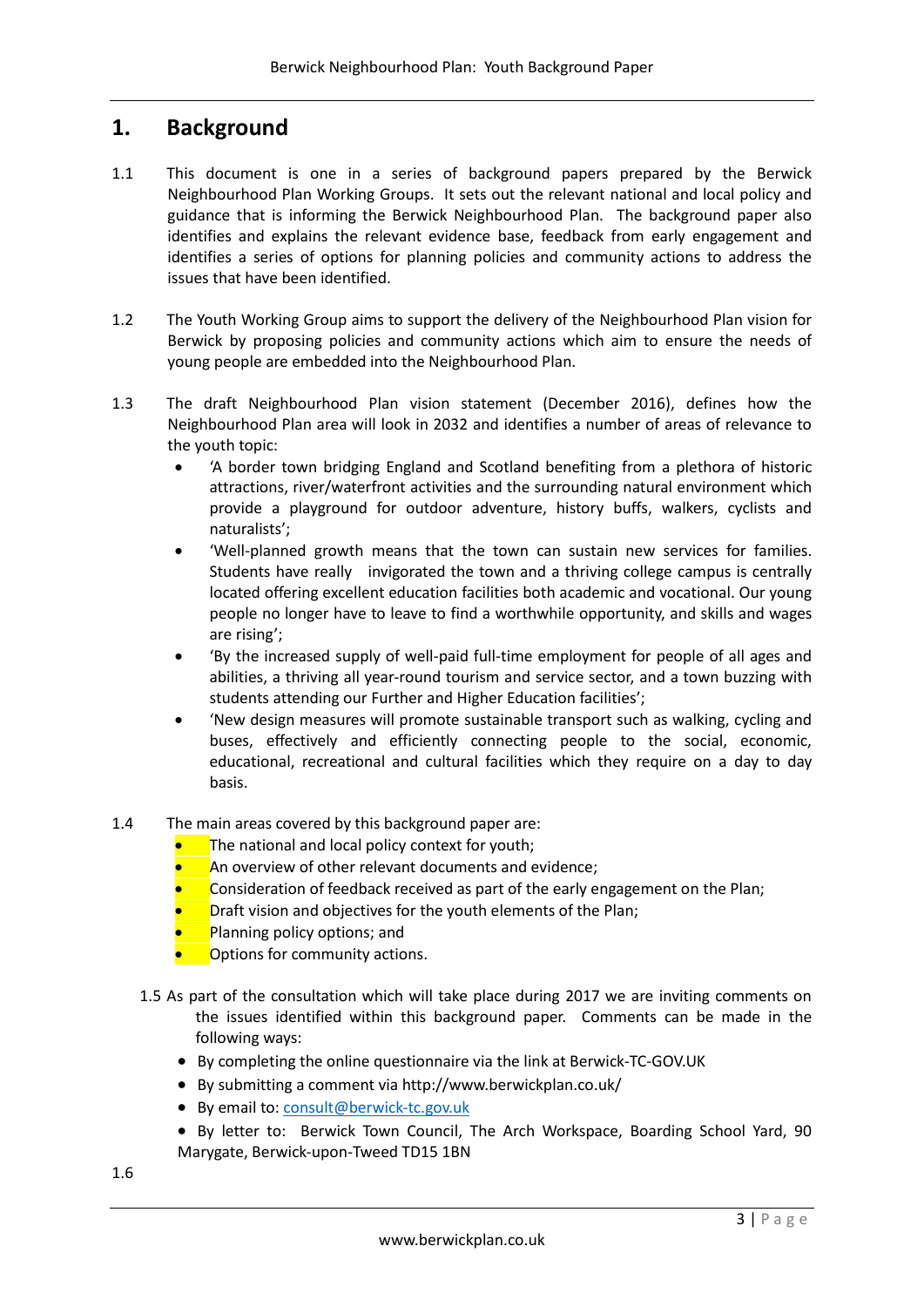Comments must be submitted by the published date.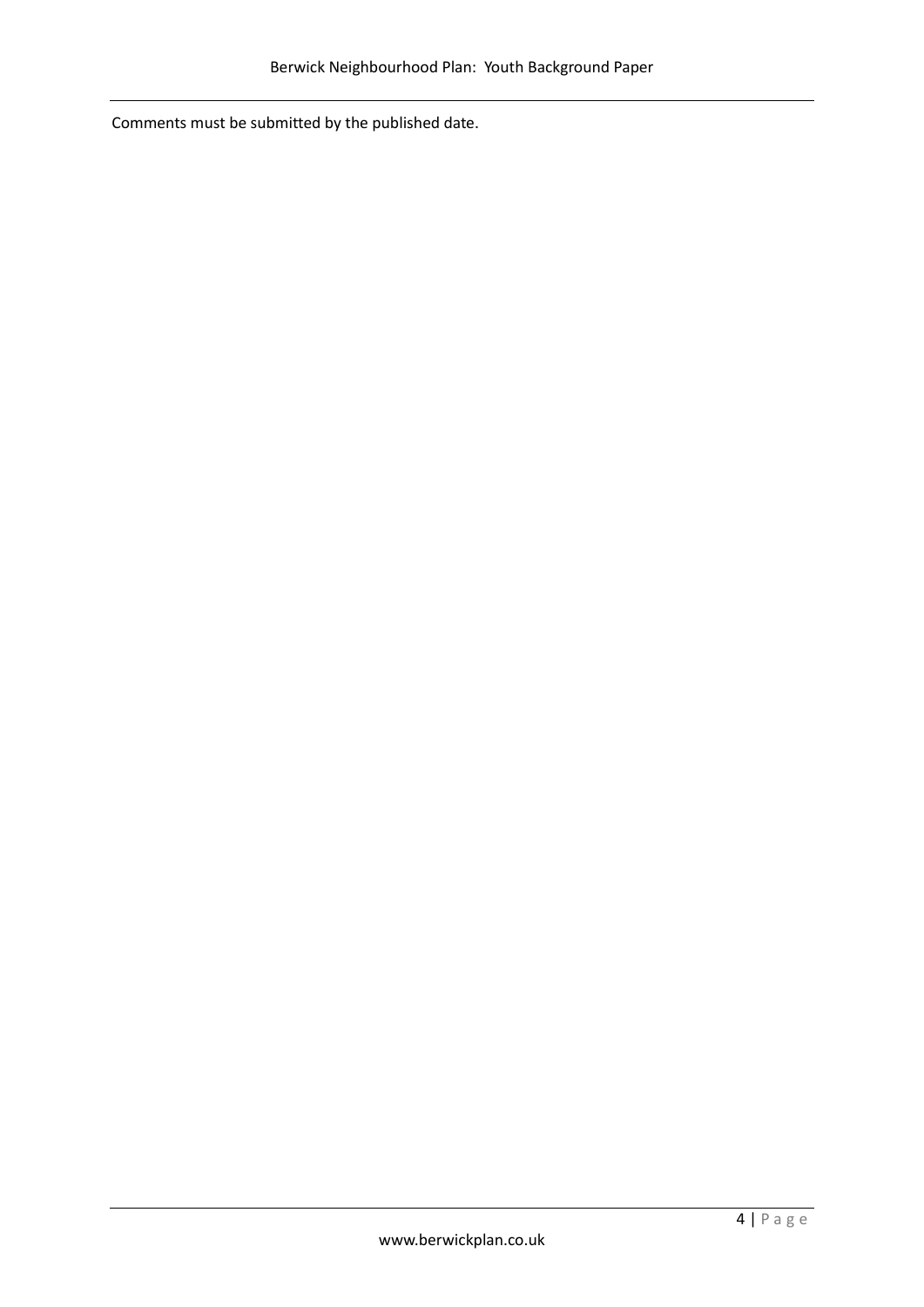# **2. Strategic Planning Context**

### **Background**

- **2.1** As they are part of the Development Plan, Neighbourhood Plans have to be prepared in line with legal requirements. The way in which Neighbourhood Plans are prepared and the policies they contain will be tested by an Independent Examiner. In order to pass an examination and proceed to referendum, Neighbourhood Plans must meet a number of 'basic conditions', to ensure they are legally compliant they must:
	- Have regard to national planning policy and guidance;
	- Be in general conformity with the strategic policies of the Local Plan;
	- Contribute to sustainable development; and
	- Be compatible with European obligations.

### **National planning policy and guidance**

- **2.2** National planning policy and guidance is set out in the National Planning Policy Framework (NPPF) and National Planning Practice Guidance (NPPG) respectively. The NPPF is clear that the purpose of the planning system is to contribute to the achievement of the three dimensions of sustainable development: economic, social and environmental. These roles should not be undertaken in isolation, because they are mutually dependent. The social element of sustainable development is particularly relevant to the youth topic area. This seeks to support strong, vibrant and healthy communities.
- 2.3 Chapter 8 of the NPPF seeks to ensure the planning system facilitates social interaction and helps to create healthy, inclusive communities. Paragraph 69 requires local planning authorities to involve all sections of the community in the development of Local Plans and planning decisions, going on to state:

*'Planning policies and decisions, in turn, should aim to achieve places which promote:*

- *opportunities for meetings between members of the community who might not otherwise come into contact with each other, including through mixed-use developments, strong neighbourhood centres and active street frontages which bring together those who work, live and play in the vicinity;*
- *safe and accessible environments where crime and disorder, and the fear of crime, do not undermine quality of life or community cohesion; and*
- *safe and accessible developments, containing clear and legible pedestrian routes, and high quality public space, which encourage the active and continual use of public areas.'*
- *2.4* Paragraph 70 goes on to state that:
	- *'To deliver the social, recreational and cultural facilities and services the community needs, planning policies and decisions should:*
		- *plan positively for the provision and use of shared space, community facilities (such as local shops, meeting places, sports venues, cultural buildings, public houses and places of worship) and other local services to enhance the sustainability of communities and residential environments;*
		- *guard against the unnecessary loss of valued facilities and services, particularly where this would reduce the community's ability to meet its day-to-day needs;*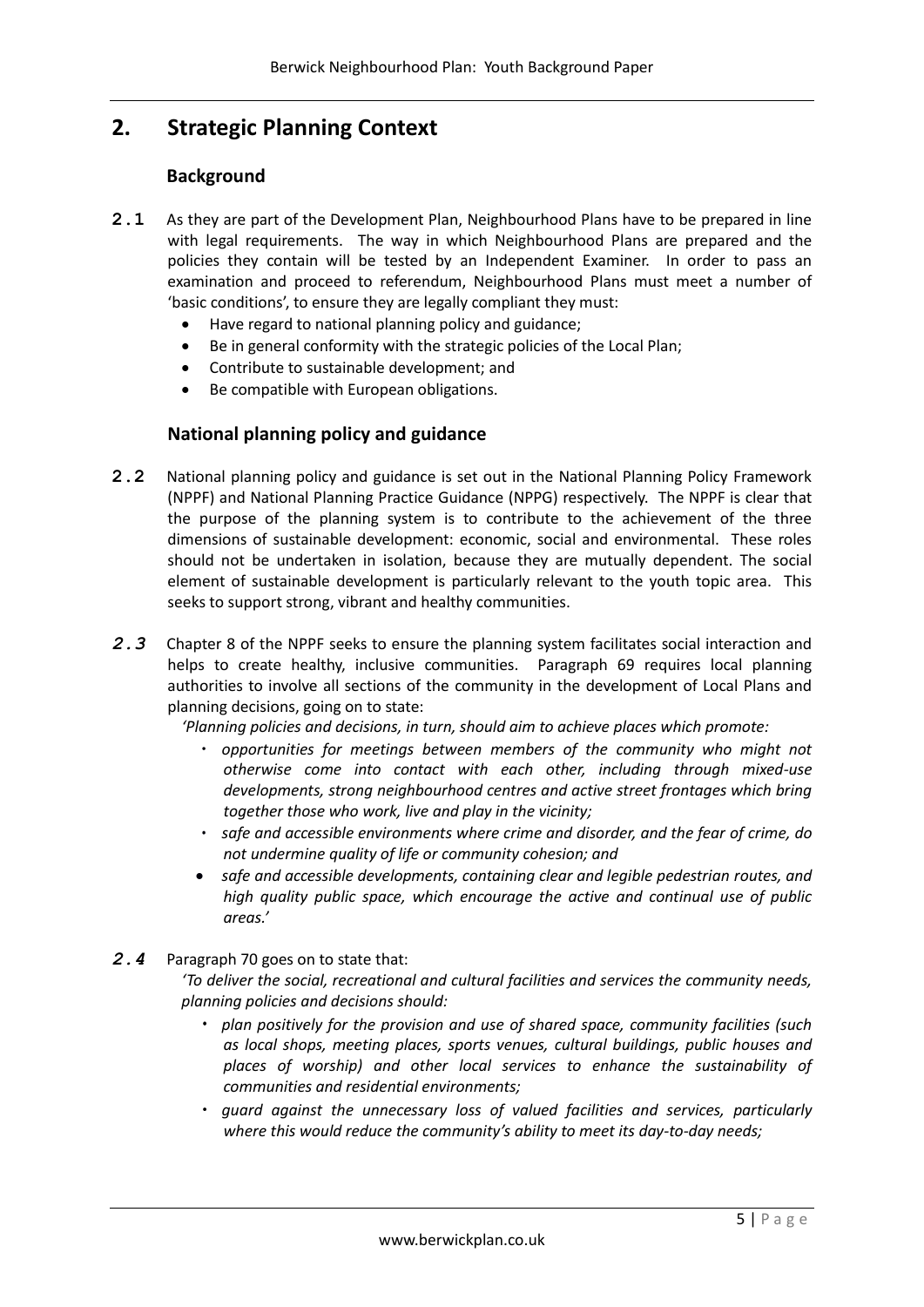- *ensure that established shops, facilities and services are able to develop and modernise in a way that is sustainable, and retained for the benefit of the community; and*
- *ensure an integrated approach to considering the location of housing, economic uses and community facilities and services.'*
- *2.5* With regard to education provision, paragraph 72 identifies that the Government attaches great importance to ensuring that a sufficient choice of school places is available to meet the needs of existing and new communities. It requires local planning authorities to take a proactive, positive and collaborative approach to meeting this requirement and to development that will widen choice in education. Local planning authorities should:
	- *'Give great weight to the need to create, expand or alter schools; and*
	- *Work with schools promoters to identify and resolve key planning issues before applications are submitted.'*
- *2.6* Paragraph 73 identifies the important role that access to high quality open spaces and opportunities for sport and recreation can make to the health and well-being of communities. It requires that planning policies are based on robust and up to date assessments of needs for open space, sports and recreation facilities and opportunities for new provision. Paragraph 74 states:

*'Existing open space, sports and recreational buildings and land, including playing fields, should not be built on unless:*

- *an assessment has been undertaken which has clearly shown the open space, buildings or land to be surplus to requirements; or*
- *the loss resulting from the proposed development would be replaced by equivalent or better provision in terms of quantity and quality in a suitable location; or*
- the development is for alternative sports and recreational provision, the needs for *which clearly outweigh the loss.'*

### **Local Plan**

**.** 

### Berwick upon Tweed Local Plan

- **2.7** Currently the Local Plan for Northumberland consists of the saved<sup>1</sup> policies of the former Local Planning Authorities that made up Northumberland before Local Government Reorganisation in 2009. For the Berwick Neighbourhood Plan Area, these are the saved policies of the Berwick upon Tweed Local Plan (1999). Given the time that has elapsed since the preparation of the Berwick upon Tweed Local Plan and as it was prepared to cover the period up to 2006, some elements of it are out of date, therefore it does not provide a wholly appropriate strategic context for the Neighbourhood Plan.
- **2.8** Given the time that has elapsed since the preparation of the Berwick Local Plan, a number of elements of it are out of date, therefore they do not provide a wholly appropriate strategic context for the Neighbourhood Plan.

<sup>1</sup> [http://www.northumberland.gov.uk/WAMDocuments/C7737F00-2738-43F3-9D25-681033B85351\\_1\\_0.pdf?nccredirect=1](http://www.northumberland.gov.uk/WAMDocuments/C7737F00-2738-43F3-9D25-681033B85351_1_0.pdf?nccredirect=1)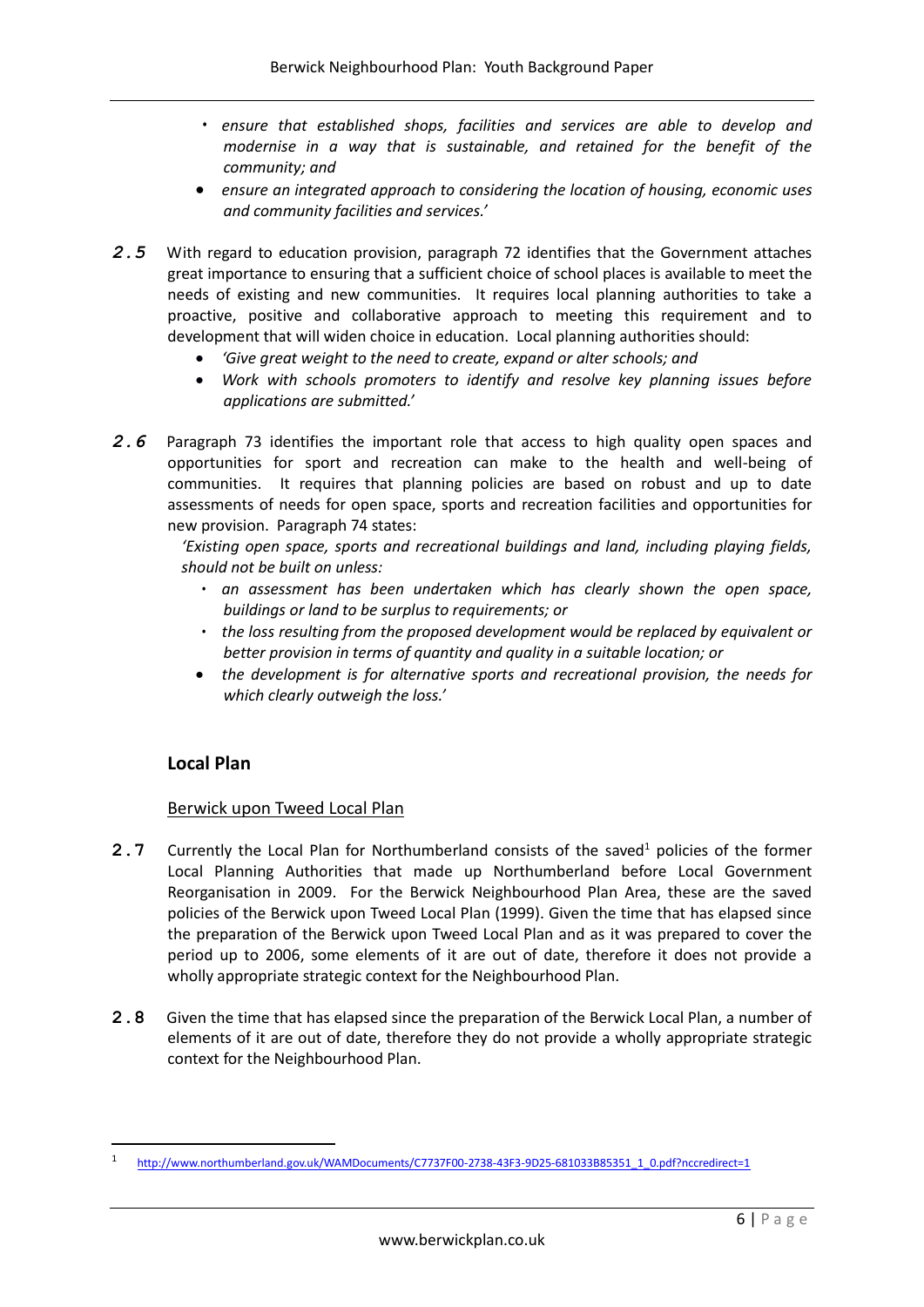- **2.9** The Local Plan defines the population profile of the former borough and identifies the impact of the loss of younger people through migration. As a result, it highlights the need to stem the net loss and broaden the economic base and opportunities for leisure and services (paragraph 3.0.2).
- **2.10** The main policies relevant to the youth topic are:
	- Policy W3 seeks to protect employment land to ensure opportunities for all, including young people;
	- Policy R1 identifies the National Playing Field Association's '6 acre standard' of 2.43 hectares of outdoor recreational space per 1000 of population. The policy requires developers to set aside a proportionate part of their application site or contribute to the provision of facilities elsewhere;
	- Policy R2 supports the development of new and enhancement of existing recreational facilities;
	- Policy R3 protects outdoor playing space and facilities from loss.

### Emerging Northumberland Core Strategy

- **2.11** Northumberland County Council (NCC) is currently preparing a new Local Plan which will replace the existing saved planning policies. The Core Strategy is the first Local Plan document and it will set out the strategic policies, with the subsequent Northumberland Delivery Document adding detail to the Core Strategy. The Core Strategy is expected to be adopted in December 2017. Whilst the emerging Core Strategy is not an adopted planning document the strategic policies and associated evidence base are helping to inform the preparation of the Neighbourhood Plan.
- **2.12** Policy 1 sets out the approach to sustainable development, highlighting the presumption in favour of sustainable development. It also highlights that consideration will be given to the impact of plans and/ or proposals on: improving social and cultural wellbeing and provision of infrastructure which is required to enhance the quality of life of individuals and communities.
- **2.13** Policy 14 supports the provision of large scale leisure facilities in Main Towns and Service Centres, where identified criteria can be bet.
- **2.14** Policy 19 seeks to ensure the provision of affordable housing across Northumberland to meet identified needs. Policy 22 seeks to ensure the provision of accommodation for vulnerable groups.
- **2.15** Policy 41 promotes sustainable connections to: support a range of transport modes with priority given to walking, cycling and public transport as well as improving the ICT network.
- **2.16** Policy 49 seeks to ensure community services and facilities are retained and where possible enhanced. It identifies that this will be achieved by:
	- Strongly resisting the loss of community services and facilities, unless an appropriate alternative is provided or there is demonstrable evidence that there is no longer community need for the facility and suitable alternative uses have been considered;
	- Supporting the development of new community services and facilities where deficiencies in provision would be addressed and provided that unacceptable adverse effects on the environment and the local community can be avoided or mitigated;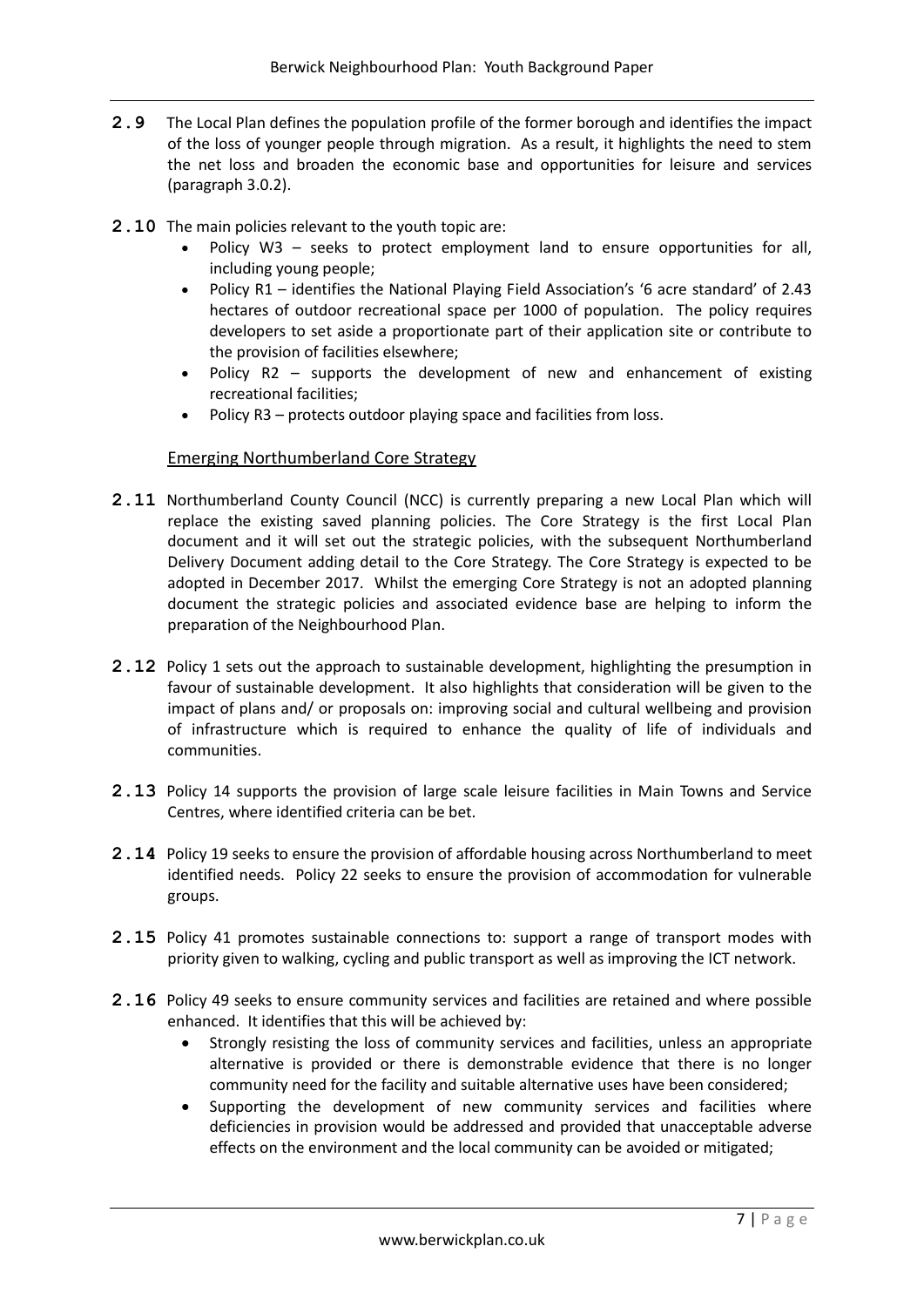- Supporting the development and modernisation of established community services and facilities where this would ensure their retention for the benefit of the community;
- Supporting the shared use of facilities, including the wider use of educational facilities;
- Ensuring that, where community facilities are listed as an asset of community value, this will be regarded as a material consideration in the determination of a planning application;
- Taking into account viability, new development will be required to provide or contribute to community facilities as part of the development or, if appropriate, offsite where no facilities exist or where existing facilities are deficient.
- **2.17** Policy 50 requires that in plan making and decision taking that the provision of sports facilities, recreational open space for outdoor sport, children's play and less formal recreational activity, will be sought for the development. The policy identifies that consideration will be given to how development proposals:
	- Enhance the sustainability of communities and residential environments by protecting and enhancing existing recreational facilities and services and/or providing new ones;
	- Guard against the unnecessary loss of recreational facilities and services by considering up to date evidence, local need and the replacement of facilities and services when they reach the end of their useful life;
	- Ensure that new and established recreational facilities and services are able to develop and modernise in a way that is sustainable, and they are retained for the benefit of the community;
	- Encourage and facilitate the increased use of facilities, including the shared use of playing space in educational establishments;
	- Where the development is large enough, that provision is on-site unless this is demonstrated by the applicant to be impracticable;
	- That any off-site provision is on an agreed site or, if none has yet been identified, has a level of accessibility considered reasonable for the facility being provided;
	- That the future use and maintenance arrangements have been secured, taking full account of the views of Town and Parish Councils or others who may be responsible for the facilities, once in place;
	- Where it is argued that the provision would compromise the viability of the development, that this can be satisfactorily demonstrated;
	- Development proposals that would result in the loss of land or buildings used for recreational use will not be permitted unless: They would be replaced by an area of equivalent or better quantity and quality, in a suitable location; or an excess of provision in quantitative and qualitative terms is clearly demonstrated.
- **2.18** Policy 51 recognises the contribution of strategic and local green infrastructure to the health and wellbeing of Northumberland's communities and visitors. That development proposals should seek to protect and where appropriate extend Northumberland's green infrastructure.

## **Summary**

**2.19** The NPPF emphasises that planning system should ensure facilitates are provided and protected to support social interaction and help to create healthy, inclusive communities. This approach is reflected within both the saved Berwick upon Tweed Local Plan and emerging Northumberland Core Strategy policies.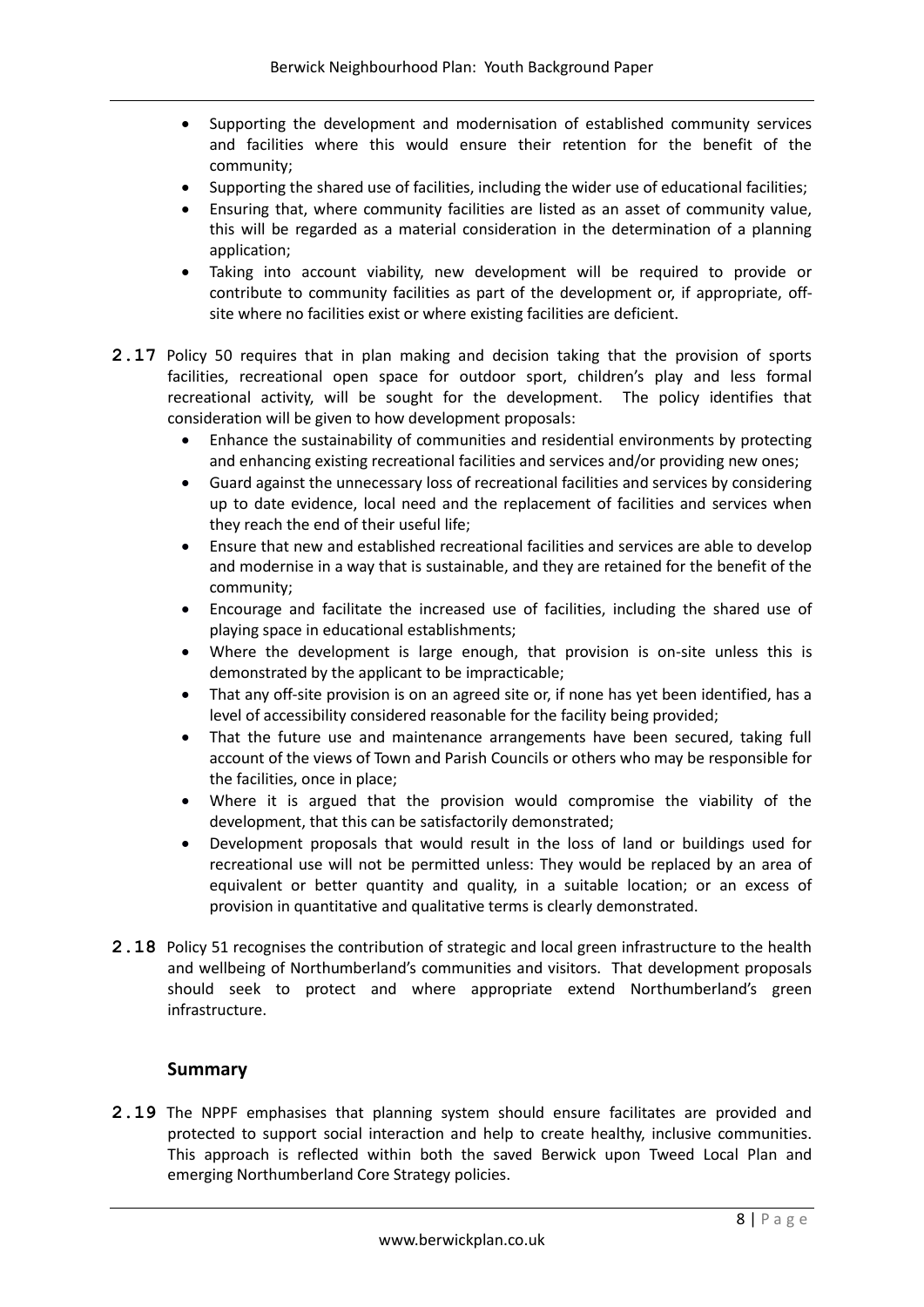## **3. Other strategies and plans**

**3.1** In addition to the strategic planning framework, there are a number of other documents and evidence available to inform the preparation of the youth elements of the Neighbourhood Plan.

### **National level**

**3.2** Whilst the devolved administrations of Scotland, Wales and Northern Island have prepared, or are preparing strategies for young people, no such strategy has been prepared for England.

## **Regional level**

### North East Strategic Economic Plan (2017)

- **3.3** The updated Strategic Economic Plan (SEP) identifies the importance of ensuring that young people are able to develop transferrable skills to support the growth in the regional economy and that one of the challenges is that there are a large number of younger people who are out of work. The SEP therefore identifies the need to:
	- Facilitate and coordinate strengthened interaction between employers, education and the wider skills system;
	- Strengthen dialogue and co-ordination across the education system from early years into employment;
	- Be responsive to opportunities emerging from new skills funding and structures;
	- To develop a strategy to ensure that people with higher level skills can be recruited into the North East through effective place marketing and a spousal support system.
- **3.4** The SEPs vision for 2024 is:
	- *Providers and education establishments provide a mix of world class academic, technical and professional education, apprenticeships and higher level apprenticeships in all of the growing areas of our economy, ensuring that those entering the labour market have the right skills to thrive;*
	- *That skills supply underpins business growth and talent is retained in the region;*
	- *Every young person can identify routes into work, supported through experience and exposure to the world of work and inspiration. We want them to understand that life and work experiences, alongside career and formal qualifications, are incredibly valuable.*
- **3.5** Next steps for youth employment identified in the SEP are:
	- *Complementing our ambitious skills programme, coherent pathways for the most vulnerable and disadvantaged young people are required to help them to move into education, training and employment and realise their full potential.*
	- *Our investments of the €35m European Social Fund include support to 15-24 year olds*  who are not in employment, education or training (NEET) into education. This will *support the development of the skills required to enter and progress in work and is additional and complimentary to local programmes such as Generation NE, Durham Works, Talent Match NE, and to national funding for apprenticeships, traineeships and mainstream further education.*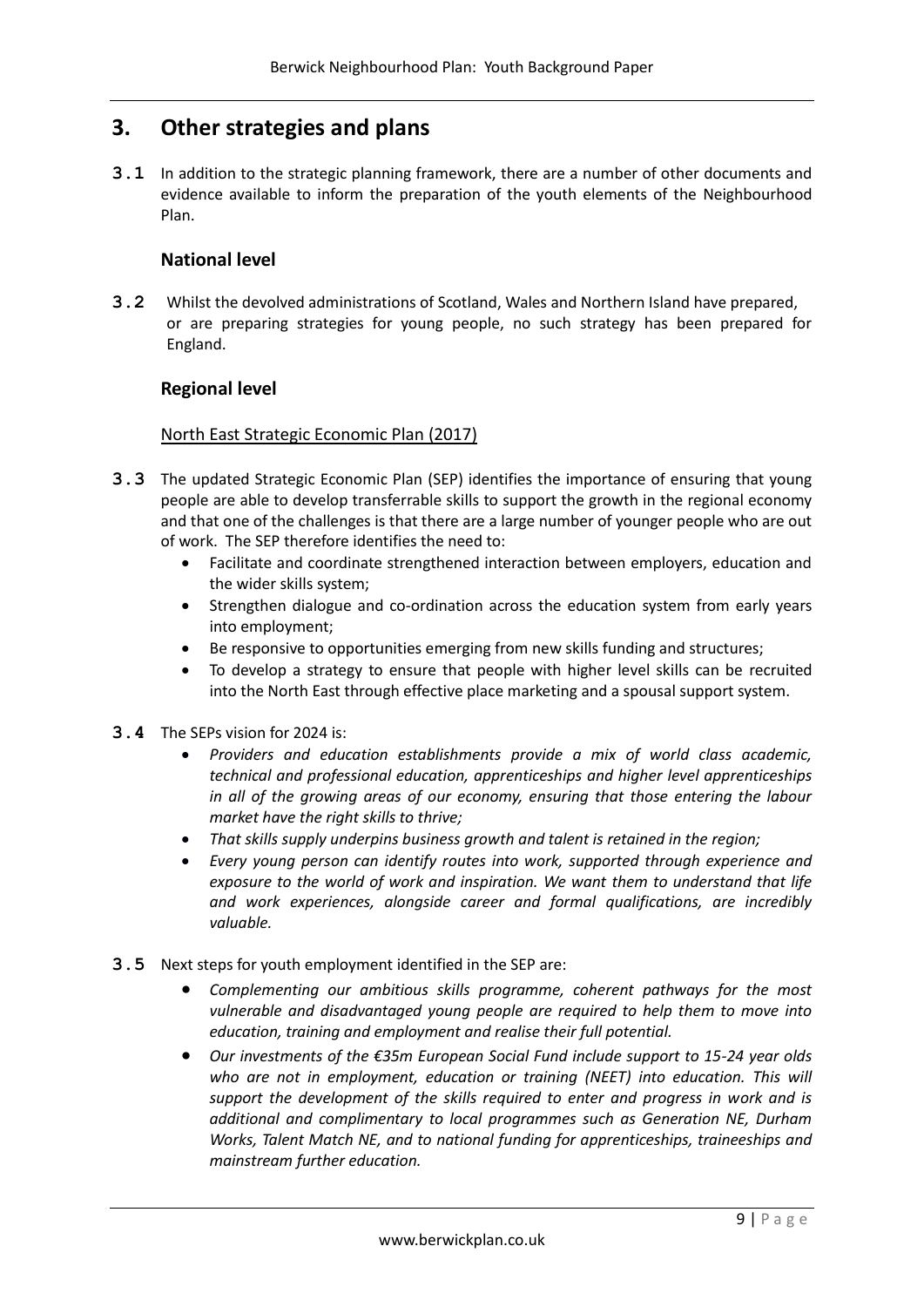*By 2018 we will:*

- *Create and scale up initiatives that adopt innovative and agile approaches to meeting local needs. This will build on the Generation NE model which has validated our belief that locally designed approaches to our key employment challenges are critical to our success. We will support at least a further 2,000 young people and open up new digital support offer to a wider range of young people including those unemployed but not claiming benefits;*
- *Deliver Durham Works, a youth employment initiative sponsored by European Funding, which aims to address gaps in provision for young people in that area where the level of NEET or risk of becoming NEET is more acute;*
- *Ensure that young people have access to the support and skills required to progress in employment.*

## **County level**

### Northumberland Children and Young Peoples Plan - Strategic Statement 2015 18

- **3.6** The Northumberland Children and Young Peoples Plan (CYPP) strategic statement sets out the overarching ambitions for children and young people in Northumberland. The CYPP aims to deliver the following:
	- A journey to independence consistently high numbers of young people whose circumstances mean they are vulnerable live in accommodation that meets their needs;
	- Bringing our communities together and tackling child poverty children and young people in Northumberland are far less likely to be the victims of crime than is the case nationally. Over 10% of young people aged 13 to 19 in Northumberland participate in volunteering activities and that number is increasing annually. There are fewer children living in poverty in Northumberland than in other parts of the north east, but there are certain areas of the county where it remains a major issue;
	- Developing ambition, enjoying life and doing as well as possible a very high number of young children receive prompt health and development checks that ensure they have the right foundations to make a good start in life;
	- Being there to help and support when it will have most impact through partners on the Youth Justice Board, there has been an 87% reduction in the number of 10-17 year olds becoming involved with the youth justice system. 85% of children and young people who are looked after say the support they receive from their foster carers is "outstanding"; and
	- Promoting safeguarding when Children's Services receive referrals, they make prompt decisions on how to act. There is a highly effective programme of training that I utilised by staff who work directly with children and young people who may be at risk of harm.

### **Local level**

**3.7** An extensive survey of the wishes of young people was carried out in as part of the Berwick 900 festival in 2015, known as the great performing rope. This is appended to this document for inclusion in the evidence base.

### **Summary**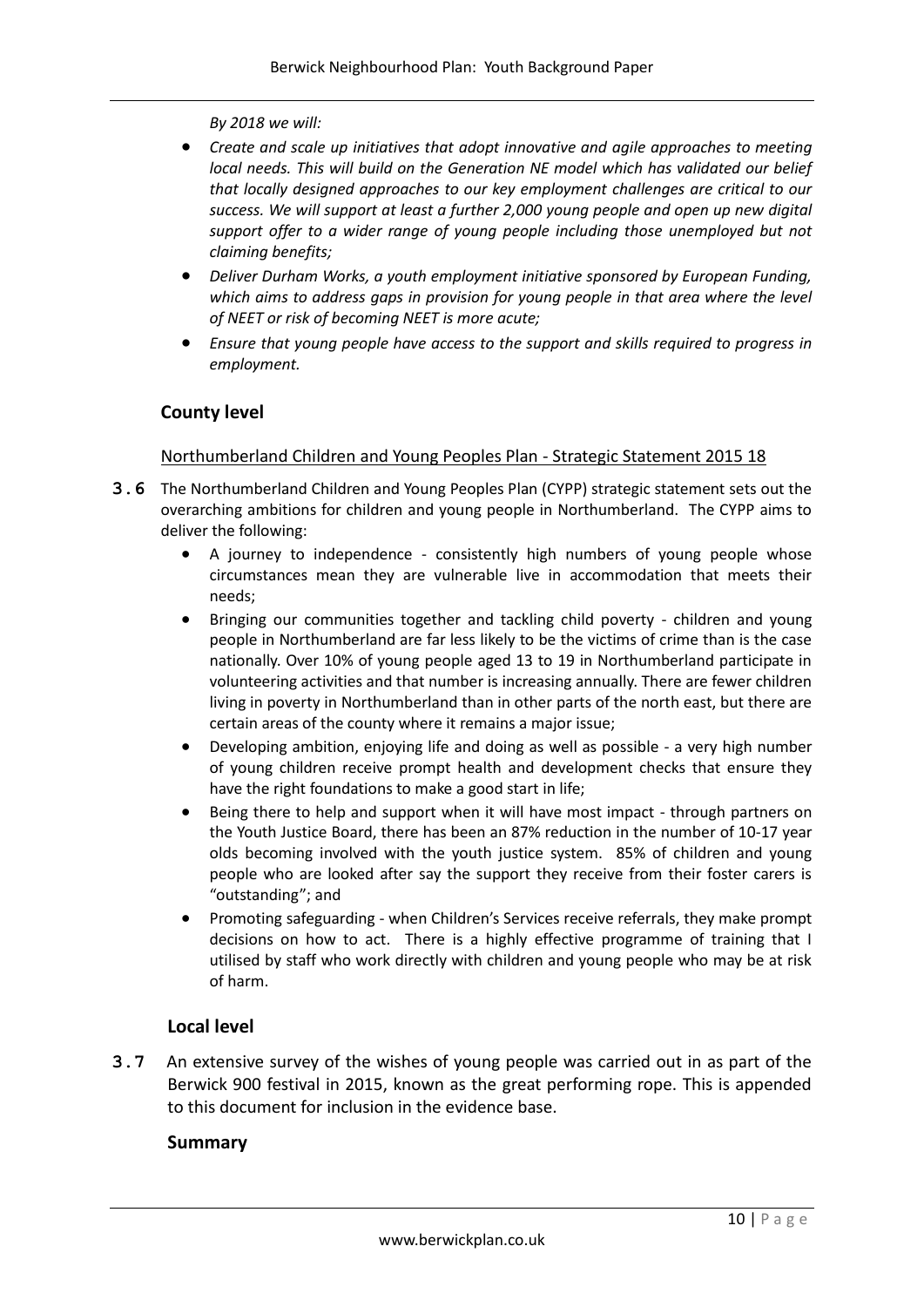**3.8** Young people have highlighted the need for more youth facilities, the need to make better use of our natural assets, and the restoration/introduction of more diverse things for people to see and do. The study is extensive and provides a good basis for ensuring that the needs of young people are considered in the plan.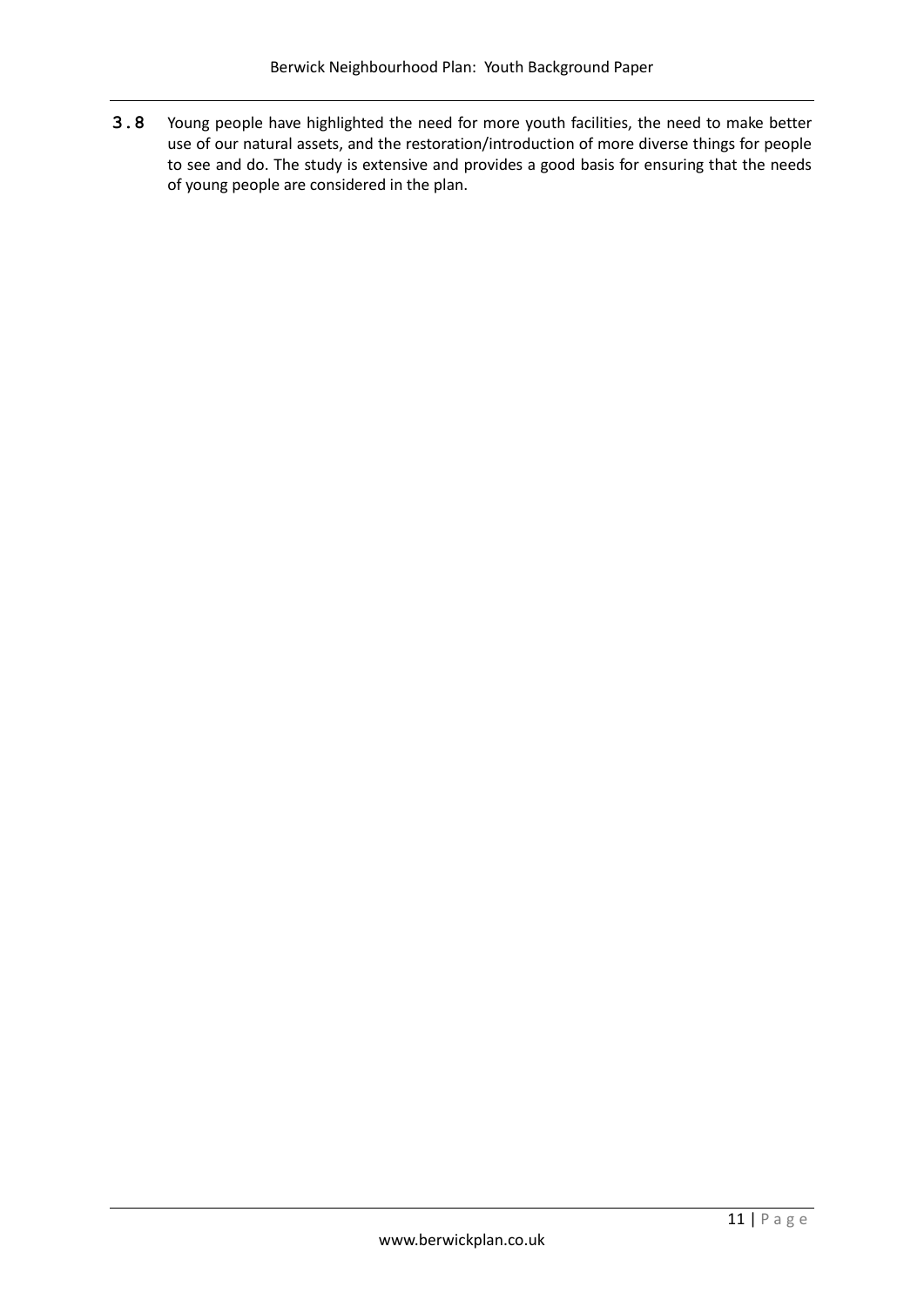## **Feedback**

## **Early engagement – local community**

- As a means of starting the process of collecting information and opinions that would influence the content of the Neighbourhood Plan, the Town Council held five community engagement drop-in sessions across the Plan area which took place during February 2016. The purpose of the events was to raise awareness of the opportunities presented by Neighbourhood Planning and to engage as broad a range of people from the local community as possible from the start of the plan making process. Engagement sought to help the Steering Group to define those issues of greatest importance to the local community
- 4.2 Each drop-in session sought views from the community using a variety of techniques, each of which looked to determine local opinions about life in Berwick. These techniques included:
	- Feedback display boards seeking opinions about the topic areas that should be covered in a Neighbourhood Plan;
	- Feedback display boards which allowed people to identify, by using 'Post-it' notes what is good and not so good about life in Berwick;
	- Feedback postcards inviting people to identify the three things they would change about Berwick; and
	- A mapping exercise which allowed people to highlight specific locations of concern and where opportunities exist for improvements.
- 4.3 A full report on the engagement activities is available on the Neighbourhood Plan website<sup>2</sup>.

### Natural Environment issues identified through early engagement

| Issue identified                  | Potential Planning response | <b>Potential community action</b> |
|-----------------------------------|-----------------------------|-----------------------------------|
| Involve local children in schools | Ensure<br>effective         |                                   |
| with local representatives to     | engagement with young       |                                   |
| develop their ideas and the       | people as part of the       |                                   |
| need to vote.                     | preparation of the Plan.    |                                   |
| Play parks back in use please.    | Policy approach to support  |                                   |
|                                   | the development of new      |                                   |
|                                   | and protection of existing  |                                   |
|                                   | community facilities.       |                                   |
| <b>Better education</b>           | Policy approach to support  |                                   |
|                                   | the development of new      |                                   |
|                                   | and protection of existing  |                                   |
|                                   | education facilities.       |                                   |
| Provision of further education    | Policy approach to support  |                                   |
| for young people                  | the development of new      |                                   |
|                                   | and protection of existing  |                                   |
|                                   | education facilities.       |                                   |

### *Key themes the Plan should cover:*

*Good issues:*

**.** 

<sup>2</sup> xxx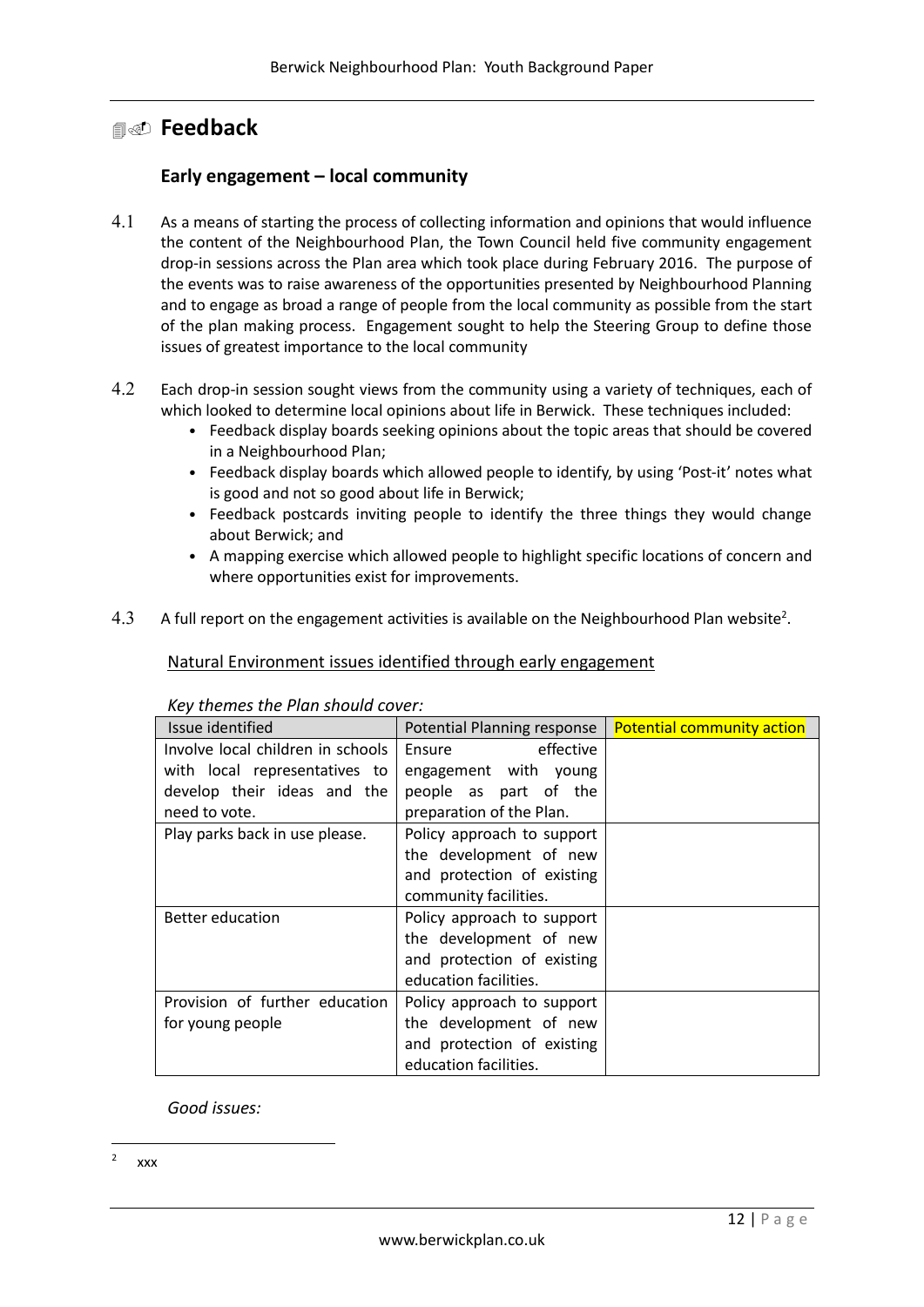| Issue identified                                    | Potential Planning response   | <b>Potential community action</b> |
|-----------------------------------------------------|-------------------------------|-----------------------------------|
| We are fortunate to have an                         | Policy approach to support    |                                   |
| open green area and woodland                        | the development of new        |                                   |
| like the Goody Patchy. It needs                     | and protection of existing    |                                   |
| to be protected and improved                        | community facilities.         |                                   |
| as a family restoration area                        | Potential allocation of local |                                   |
|                                                     | green space/ protected        |                                   |
|                                                     | open space.                   |                                   |
| A better deal for young people                      | effective<br>Ensure           |                                   |
|                                                     | engagement with young         |                                   |
|                                                     | people as part of the         |                                   |
|                                                     | preparation of the Plan.      |                                   |
| for<br>Education<br>all<br>$\overline{\phantom{m}}$ | Policy approach to support    |                                   |
| reintroduction of all the courses                   | the development of new        |                                   |
| that used to be in Berwick                          | and protection of existing    |                                   |
|                                                     | education facilities.         |                                   |

*Not so good issues:*

| Issue identified                | Potential Planning response  | <b>Potential community action</b> |
|---------------------------------|------------------------------|-----------------------------------|
| Lack<br>of<br>single<br>bed     | Policy approach to support   |                                   |
| accommodation                   | of<br>the<br>provision<br>an |                                   |
|                                 | appropriate mix of new       |                                   |
|                                 | affordable housing.          |                                   |
| further<br>Limited<br>education | Policy approach to support   |                                   |
| provision                       | the development of new       |                                   |
|                                 | and protection of existing   |                                   |
|                                 | education facilities.        |                                   |
| More/better play facilities for | Policy approach to support   |                                   |
| children                        | the development of new       |                                   |
|                                 | and protection of existing   |                                   |
|                                 | community facilities.        |                                   |
| More one bed units for young    | Policy approach to support   |                                   |
| people/elderly                  | provision<br>the<br>of<br>an |                                   |
|                                 | appropriate mix of new       |                                   |
|                                 | affordable housing.          |                                   |
| Poor employment for the young   | Allocation of employment     |                                   |
| people.                         | land where necessary and     |                                   |
|                                 | policy<br>approach<br>that   |                                   |
|                                 | supports the protection of   |                                   |
|                                 | required employment land.    |                                   |

### *Feedback postcard – three changes:*

| Issue identified                                                                                        | Potential Planning response                                                                                 | <b>Potential community action</b> |
|---------------------------------------------------------------------------------------------------------|-------------------------------------------------------------------------------------------------------------|-----------------------------------|
| More one bed & studio flat   Policy approach to support<br>accommodation for<br>voung<br>people/couples | the provision of<br>an an<br>appropriate mix of new<br>affordable housing.                                  |                                   |
| More children's play parks                                                                              | Policy approach to support<br>the development of new<br>and protection of existing<br>community facilities. |                                   |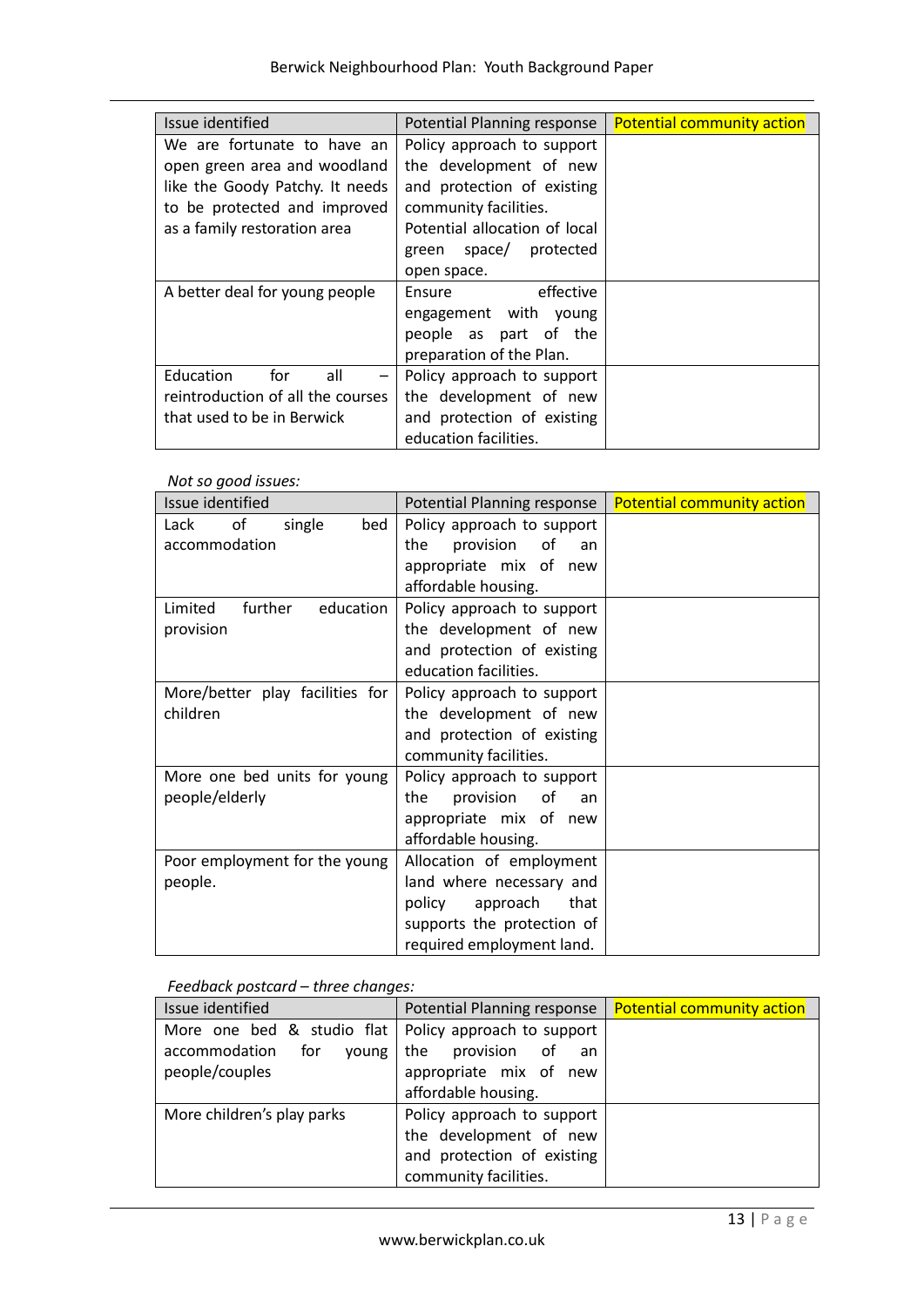| Issue identified                                     | Potential Planning response                          | <b>Potential community action</b> |
|------------------------------------------------------|------------------------------------------------------|-----------------------------------|
| More one bed accommodation                           | Policy approach to support                           |                                   |
| people/and<br>for young<br>for                       | the<br>provision<br>of<br>an                         |                                   |
| elderly                                              | appropriate mix of new                               |                                   |
|                                                      | affordable housing.                                  |                                   |
| Pie-in-the-sky<br>thinking,<br>but                   | Policy approach to support                           |                                   |
| wouldn't it be great to have an                      | the development of new                               |                                   |
| Ice Rink - Kelso Ice Rink in the                     | and protection of existing<br>leisure facilities.    |                                   |
| Borders is always busy $-$ use<br>kwik save site.    |                                                      |                                   |
| Nothing<br>much<br>for                               | Policy approach to support                           |                                   |
| youth/teenagers                                      | the development of new                               |                                   |
|                                                      | and protection of existing                           |                                   |
|                                                      | community/<br>leisure                                |                                   |
|                                                      | facilities.                                          |                                   |
| Improve the Further and Higher                       | Policy approach to support                           |                                   |
| <b>Education offer</b>                               | the development of new                               |                                   |
|                                                      | and protection of existing                           |                                   |
|                                                      | education facilities.                                |                                   |
| A university so our future                           | Policy approach to support                           |                                   |
| children don't have to travel                        | the development of new                               |                                   |
|                                                      | and protection of existing                           |                                   |
|                                                      | education facilities.                                |                                   |
| Apprenticeship and training for                      | Policy approach to support                           |                                   |
| youngsters                                           | the development of new<br>and protection of existing |                                   |
|                                                      | education facilities.                                |                                   |
| <b>Education and Employment</b>                      | Policy approach to support                           |                                   |
|                                                      | the development of new                               |                                   |
|                                                      | and protection of existing                           |                                   |
|                                                      | education facilities.                                |                                   |
|                                                      | Allocation of employment                             |                                   |
|                                                      | land where necessary and                             |                                   |
|                                                      | policy<br>approach<br>that                           |                                   |
|                                                      | supports the protection of                           |                                   |
|                                                      | required employment land.                            |                                   |
| Need further education here as                       | Policy approach to support                           |                                   |
| young trainees and apprentices                       | the development of new                               |                                   |
| have to train far away places                        | and protection of existing                           |                                   |
| like Newcastle.<br>Provide better leisure facilities | education facilities.                                |                                   |
|                                                      | Policy approach to support<br>the development of new |                                   |
|                                                      | and protection of existing                           |                                   |
|                                                      | leisure facilities.                                  |                                   |
| Provide<br>college/evening<br>a                      | Policy approach to support                           |                                   |
| classes<br>higher<br>towards                         | the development of new                               |                                   |
| education.                                           | and protection of existing                           |                                   |
|                                                      | education facilities.                                |                                   |
| facilities<br>Leisure<br><b>The</b><br>are           | Policy approach to support                           |                                   |
| inadequate for town centre of                        | the development of new                               |                                   |
| this size                                            | and protection of existing                           |                                   |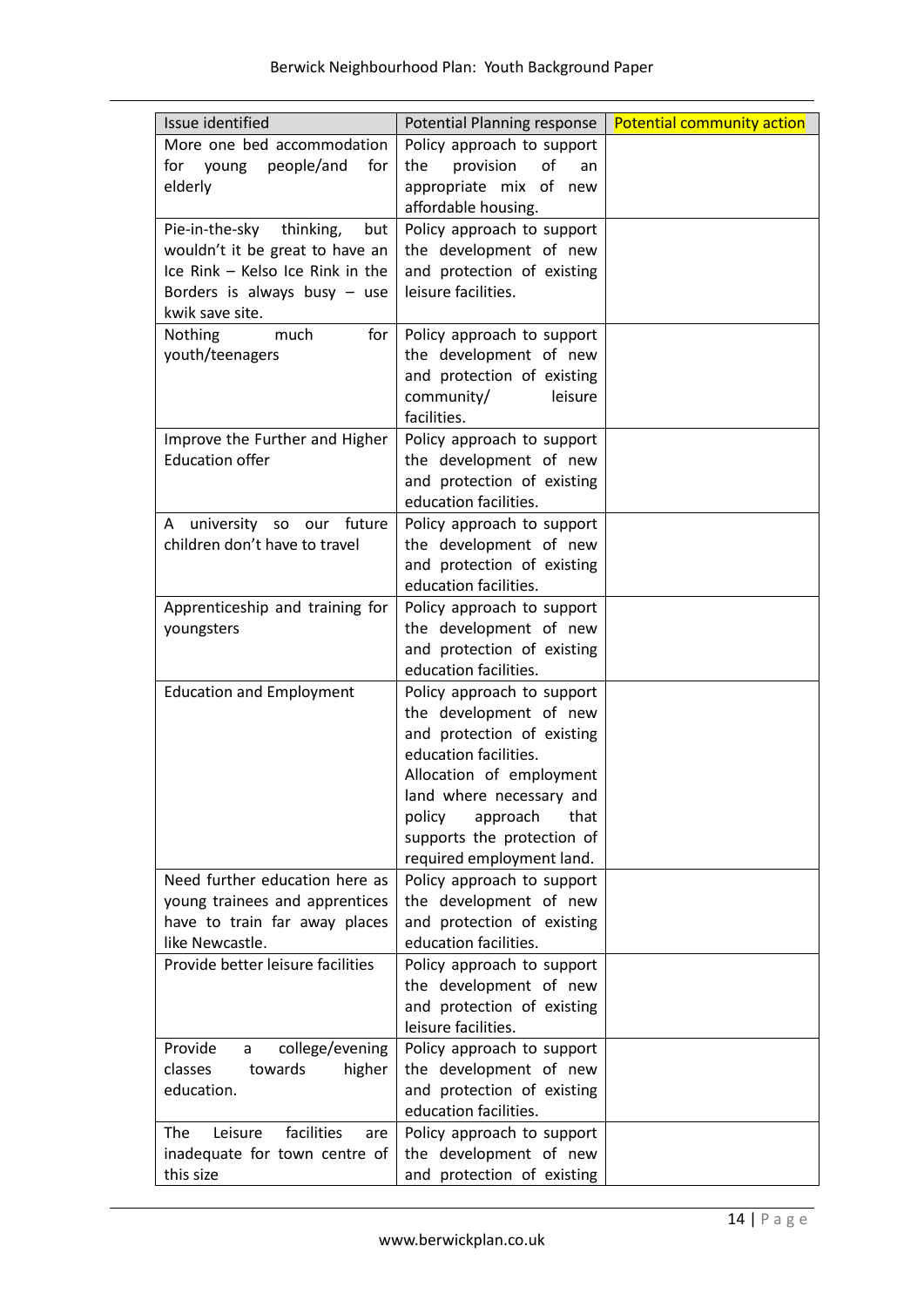| Issue identified                                          | Potential Planning response | Potential community action |
|-----------------------------------------------------------|-----------------------------|----------------------------|
|                                                           | leisure facilities.         |                            |
| More development schemes for   Policy approach to support |                             |                            |
| young people in the town $-$ the development of new       |                             |                            |
| creative, skills based etc.                               | and protection of existing  |                            |
|                                                           | education facilities.       |                            |

## *Areas of opportunity:*

| Issue identified                                                 | Potential Planning response                          | <b>Potential community action</b> |
|------------------------------------------------------------------|------------------------------------------------------|-----------------------------------|
| New play park – for local kids                                   | Policy approach to support                           |                                   |
|                                                                  | the development of new                               |                                   |
|                                                                  | and protection of existing                           |                                   |
|                                                                  | community/<br>leisure                                |                                   |
|                                                                  | facilities.                                          |                                   |
| Youth opportunities - views                                      | Policy approach to support                           |                                   |
| were expressed regarding the                                     | the development of new                               |                                   |
| need to raise the aspirations of                                 | and protection of existing                           |                                   |
| local young people                                               | education facilities.                                |                                   |
| Involvement of young people in                                   | effective<br>Ensure                                  |                                   |
| Neighbourhood<br>Plan<br>the                                     | engagement with young                                |                                   |
| process                                                          | people as<br>part of the                             |                                   |
|                                                                  | preparation of the Plan.                             |                                   |
| Attract economic activity which<br>pays more and demands higher  | Policy approach to support<br>the development of new |                                   |
| skills - up the Further and                                      | and protection of existing                           |                                   |
| Higher Education offer.                                          | education facilities.                                |                                   |
| Skate Park (& Wheeled Park) for                                  | Policy approach to support                           |                                   |
| <b>Berwick</b><br>Edinburgh<br>&<br>$\overline{\phantom{m}}$     | the development of new                               |                                   |
| Newcastle are nearest locations                                  | and protection of existing                           |                                   |
|                                                                  | community/<br>leisure                                |                                   |
|                                                                  | facilities.                                          |                                   |
| New park (muga) multi purpose                                    | Policy approach to support                           |                                   |
| - football pitches etc. Aimed at                                 | the development of new                               |                                   |
| older children age 10+                                           | and protection of existing                           |                                   |
|                                                                  | community/<br>leisure                                |                                   |
|                                                                  | facilities.                                          |                                   |
| Opportunity for bowling and                                      | Policy approach to support                           |                                   |
| cinema at Tesco                                                  | the development of new                               |                                   |
|                                                                  | and protection of existing                           |                                   |
|                                                                  | leisure facilities.                                  |                                   |
| No seats in or around Newfields                                  | Policy approach to support                           |                                   |
| would like some equipment for                                    | the development of new                               |                                   |
| older children in Newfields Park                                 | and protection of existing                           |                                   |
|                                                                  | community facilities.                                |                                   |
| Young people need to have jobs<br>here too - perhaps combine the | Policy approach to support<br>the development of new |                                   |
| making<br>Berwick<br>two<br>by                                   | and protection of existing                           |                                   |
| a<br>learning centre for conservation                            | education facilities.                                |                                   |
| by the physical conservation of                                  |                                                      |                                   |
| the town preserving its historic                                 |                                                      |                                   |
| archives for study a beacon of                                   |                                                      |                                   |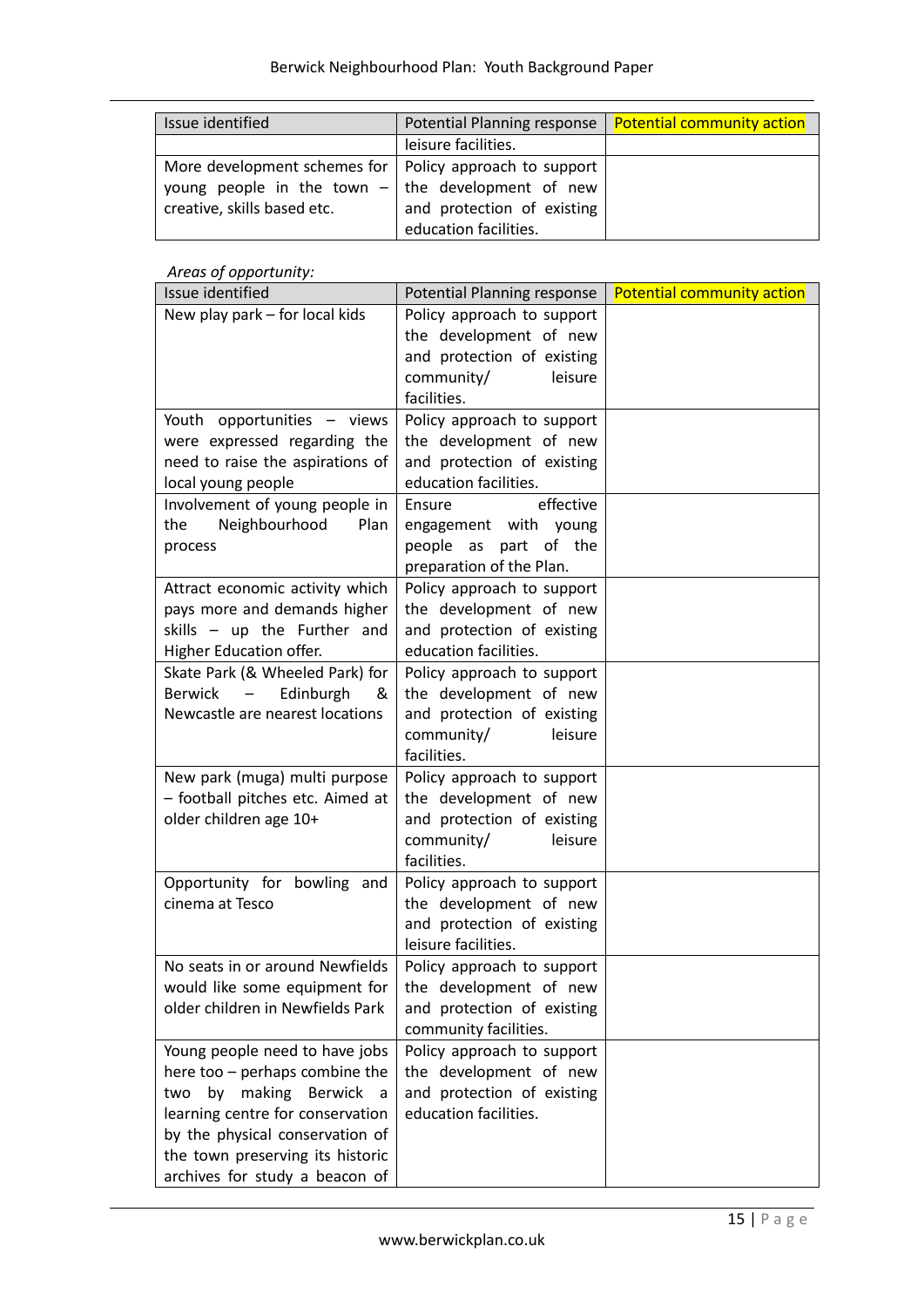| Issue identified                            | Potential Planning response   Potential community action |
|---------------------------------------------|----------------------------------------------------------|
| best practice for care in the<br>community. |                                                          |
|                                             |                                                          |

## **Additional early engagement**

4.4 Following the early engagement event with the local community, further discussions were held, this resulted in the following feedback:

| Issue identified                      | <b>Potential Planning response</b> | <b>Potential community action</b> |
|---------------------------------------|------------------------------------|-----------------------------------|
| There are very few sporting and       | Policy approach to support         |                                   |
| recreational activities               | the development of new             |                                   |
|                                       | and protection of existing         |                                   |
|                                       | community/<br>leisure              |                                   |
|                                       | facilities.                        |                                   |
| The youth feedback showed             | Policy approach to support         |                                   |
| requests for a skate park. A          | the development of new             |                                   |
| young man made a passionate           | and protection of existing         |                                   |
| plea for a park at the first of the   | community/<br>leisure              |                                   |
| <b>Berwick Town Council Investors</b> | facilities.                        |                                   |
| Conference, which resulted in         |                                    |                                   |
| interest from an investor.            |                                    |                                   |
| Bowling Alley and Ice Skating         | Policy approach to support         |                                   |
| rink along with lots of other         | the development of new             |                                   |
| things came up as requests            | and protection of existing         |                                   |
| from The Great Performing             | community/<br>leisure              |                                   |
| Rope.                                 | facilities.                        |                                   |
| The area lacks enough housing         | Policy approach to support         |                                   |
| suitable for young people, be         | the<br>provision<br>οf<br>an       |                                   |
| that single parents or just young     | appropriate mix of new             |                                   |
| families. There is little or no       | affordable housing.                |                                   |
| provision of affordable housing       |                                    |                                   |
| for this age group                    |                                    |                                   |
| Lots of young people are living       | Policy approach to support         |                                   |
| in overcrowded homes with             | of<br>the<br>provision<br>an       |                                   |
| their parents due to lack of          | appropriate mix of new             |                                   |
| suitable<br>housing<br>stock.         | affordable housing.                |                                   |
| Teenagers and young adults '          |                                    |                                   |
| sofa surfing ' just to stay in the    |                                    |                                   |
| area but with no home.                |                                    |                                   |
| There are little or no facilities     | Policy approach to support         |                                   |
| for young pregnant mothers.           | the development of new             |                                   |
|                                       | and protection of existing         |                                   |
|                                       | community facilities.              |                                   |
| health<br>Mental<br>services<br>for   | Policy approach to support         |                                   |
| young people and access to            | the development of new             |                                   |
| specialists is also poor.             | and protection of existing         |                                   |
|                                       | community facilities.              |                                   |
| We desperately need a Further         | Policy approach to support         |                                   |
| Education<br>College.<br>Young        | the development of new             |                                   |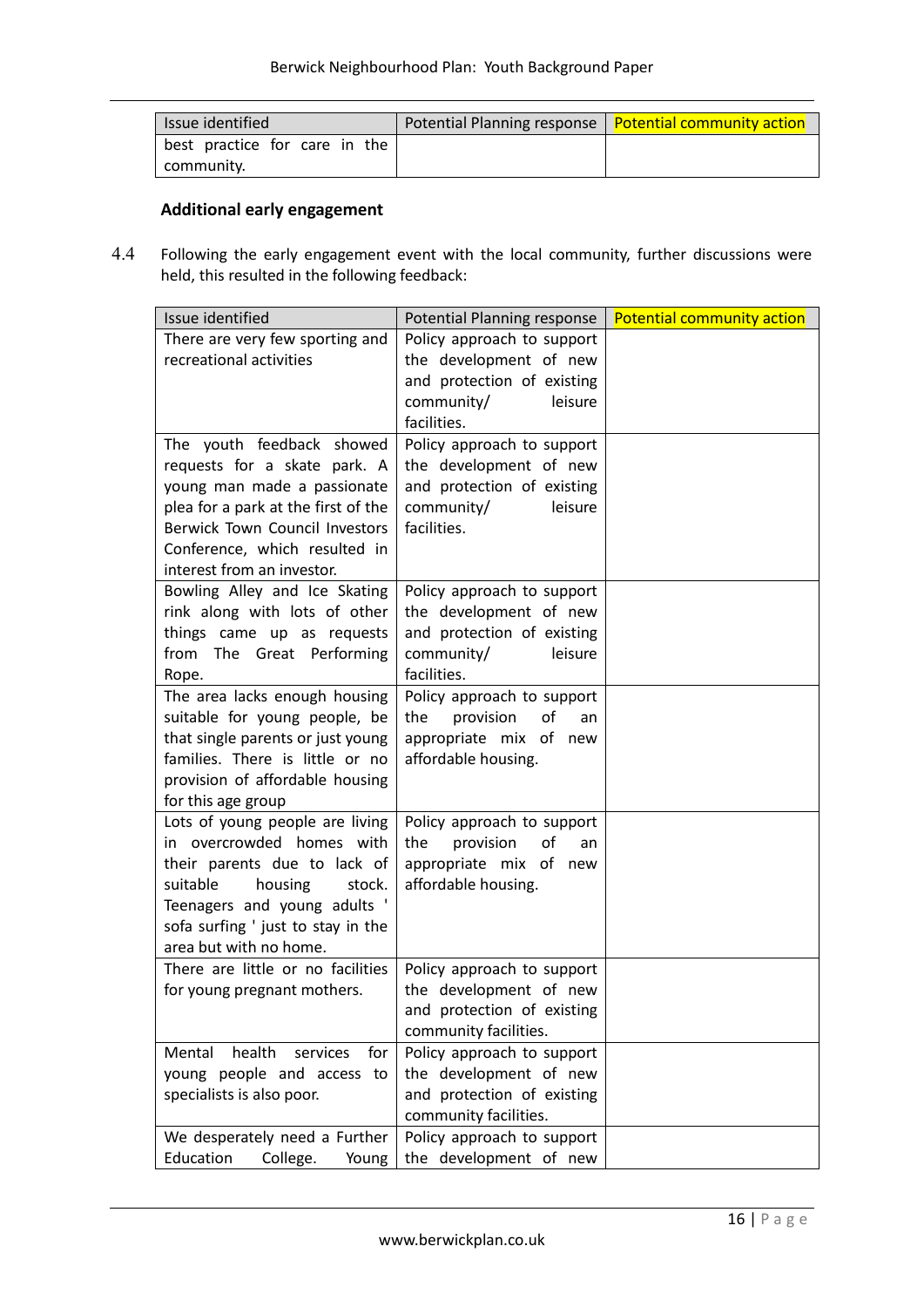| Issue identified                                                                                                                                                                                                                                                                                                                                 | Potential Planning response                                                                                                | <b>Potential community action</b> |
|--------------------------------------------------------------------------------------------------------------------------------------------------------------------------------------------------------------------------------------------------------------------------------------------------------------------------------------------------|----------------------------------------------------------------------------------------------------------------------------|-----------------------------------|
| people have to travel either                                                                                                                                                                                                                                                                                                                     | and protection of existing                                                                                                 |                                   |
| across the border into Scotland                                                                                                                                                                                                                                                                                                                  | education facilities.                                                                                                      |                                   |
| or down South to Ashington or                                                                                                                                                                                                                                                                                                                    |                                                                                                                            |                                   |
| Newcastle. The extra cost of                                                                                                                                                                                                                                                                                                                     |                                                                                                                            |                                   |
| post 16 transport is often too                                                                                                                                                                                                                                                                                                                   |                                                                                                                            |                                   |
| expensive for some families to                                                                                                                                                                                                                                                                                                                   |                                                                                                                            |                                   |
| afford.                                                                                                                                                                                                                                                                                                                                          |                                                                                                                            |                                   |
| The area lacks youth space in<br>both<br>indoor<br>general<br>and<br>outdoor facilities. Youths roam<br>the streets at night sometimes<br>up to 50 at a time. They hang<br>about bus shelters and cause<br>some disruption at times. This is<br>very apparent during the lighter<br>nights of the summer. Local<br>community police occasionally | Policy approach to support<br>the development of new<br>and protection of existing<br>community/<br>leisure<br>facilities. |                                   |
| antisocial<br>to<br>target<br>have                                                                                                                                                                                                                                                                                                               |                                                                                                                            |                                   |
| behaviour as youths wander                                                                                                                                                                                                                                                                                                                       |                                                                                                                            |                                   |
| about with nothing much to do.                                                                                                                                                                                                                                                                                                                   |                                                                                                                            |                                   |
| lack<br>community centre<br>We                                                                                                                                                                                                                                                                                                                   | Policy approach to support                                                                                                 |                                   |
| spaces in the social housing                                                                                                                                                                                                                                                                                                                     | the development of new                                                                                                     |                                   |
| areas of Berwick, Spittal and                                                                                                                                                                                                                                                                                                                    | and protection of existing                                                                                                 |                                   |
| Tweedmouth. We do have some                                                                                                                                                                                                                                                                                                                      | community/<br>leisure                                                                                                      |                                   |
| but it's patchy.                                                                                                                                                                                                                                                                                                                                 | facilities.                                                                                                                |                                   |

A further session was held is Berwick Academy as a Citizenship exercise and the following additional points were raised by young people

More indoor facilities, e.g. bowling alley, ice skating, cinema, bigger [shopping] arcade More youth space, e.g. more playparks, better all weather astro-turf Mores shopping spaces, - fewer empty shops More maintain grass, better grass cutting More beach facilities and toilets More films at the Maltings Better careers guidance More slides at the swimming pool More dog poo bins Outdoor gym facilities and outdoor basketball Bigger library

This summaries as: Improved recreation and youth facilities Improved public realm Improved public services aimed at delivering services for young people More retail outlets, and a shopping mall

### **Summary**

 $45$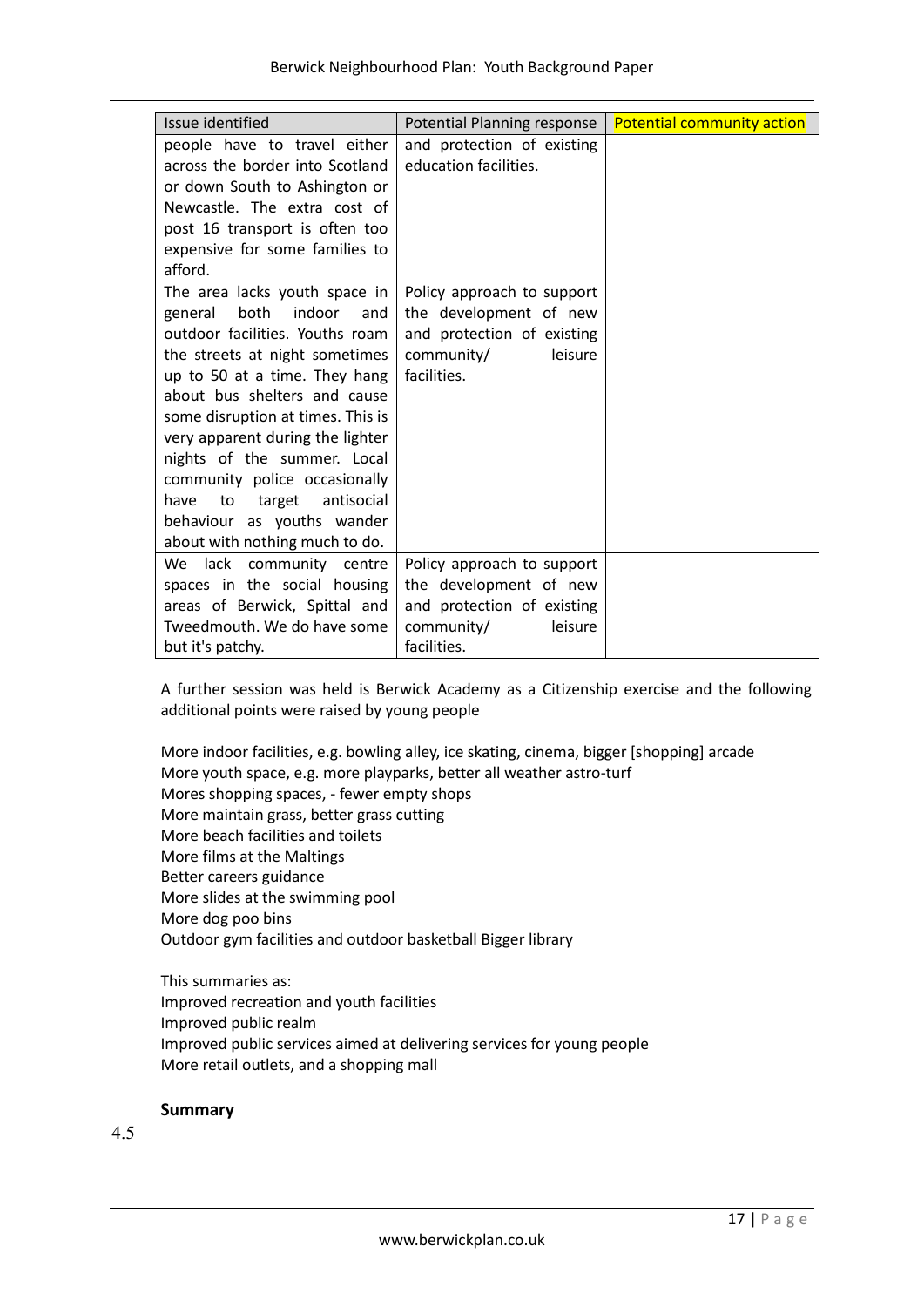## **Youth vision and objectives**

## **Background**

5.1 The early engagement with both the local community and key stakeholder has informed the preparation of a vision and objectives for the youth elements of the Neighbourhood Plan.

### Vision

5.2 The vision for youth is that by 2032:

A border town bridging England and Scotland benefiting from a plethora of historic attractions, river/waterfront activities and the surrounding natural environment which provide a playground for outdoor adventure, history buffs, walkers, cyclists and naturalists.

Well-planned growth means that the town can sustain new services for families. Students have really invigorated the town and a thriving college campus is centrally located offering excellent education facilities both academic and vocational. Our young people no longer have to leave to find a worthwhile opportunity, and skills and wages are rising.

### **Objectives**

- 5.3 To deliver the vision the following objectives have been identified:
	- Our communities will be a place for life-long learning, where high quality vocational skills and training are valued and available. Infrastructure will provide Further Education opportunities to learn skills and gain qualifications locally, to enable our young people to stay, develop and thrive in the area beyond their secondary education
	- We will provide suitable housing, physical and mental health services, and other public services to support the skill, optimism and enthusiasm of young people.
	- The plan will support delivery of a range of recreational & leisure facilities for young people and promote further investment of the existing indoor facilities and community organisations that are 'youth facing'.
	- Housing provision will be of a variety of size, tenure and price, suitable to meet the needs and aspirations of all families and households.
	- By the increased supply of well-paid full-time and part-time employment for people of all ages and abilities, a thriving all year-round tourism and service sector, and a town buzzing with students attending our Further and Higher Education facilities
	- The town and community centres of Berwick, Spittal and Tweedmouth will offer a mix of commercial, cultural, leisure and recreational facilities, accessible to residents and visitors.
	- New design measures will promote sustainable transport such as walking cycling and buses, effectively and efficiently connecting people to the social, economic, educational, recreational and cultural facilities which they require on a day to day basis.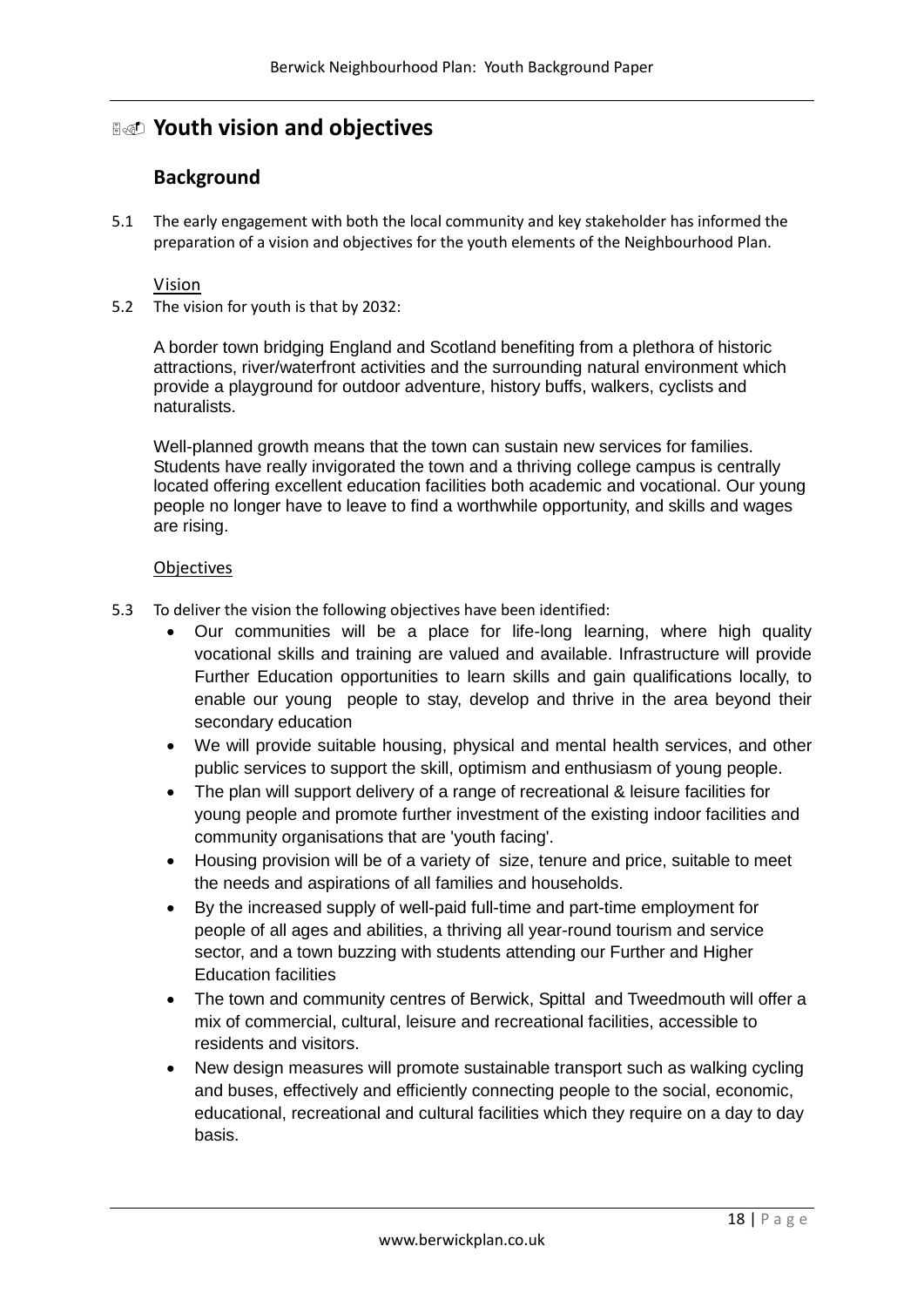## **Planning Policy Options**

## **Background**

- 6.1 The evidence review and feedback from early engagement has identified a number of potential planning issues for the Neighbourhood Plan to seek to address:
	- Protection and enhancement of community facilities;
	- Protection and enhancement of leisure facilities;
	- Enhanced education facilities;
	- Protection of important open spaces;
	- Availability of suitable housing;
	- Access to jobs:
	- Ensure effective engagement of young people in the neighbourhood planning process.
- 6.2 This section identifies potential planning policy options to address the issues identified above.

## **Issue 1: Protection and enhancement of community facilities**

#### 6.3

1a: High level policy support for the creation, protection and enhancement of community facilities;

1b: Option 1a plus undertake mapping exercise to identify existing community facilities across the plan area that are used by young people.

### **Issue 2: Protection and enhancement of leisure facilities**

#### 6.4

- 2a: High level policy support for the creation, protection and enhancement of leisure facilities;
- 2b: Option 2a plus undertake mapping exercise to identify existing leisure facilities across the plan area that are used by young people.
- 2c: Identify potential sites for development to deliver enhanced indoor and outdoor leisure and community facilties.

### **Issue 3: Education and skills provision**

### 6.5

- 3a: High level policy statement which supports appropriate future education development;
- 3b: Option 3a plus principles to guide the future location of education development;

### **Issue 4: Local Green Space/ Protected Open Space**

### 6.6

4a: High level policy approach to ensure that new development provides an appropriate level of open space within it;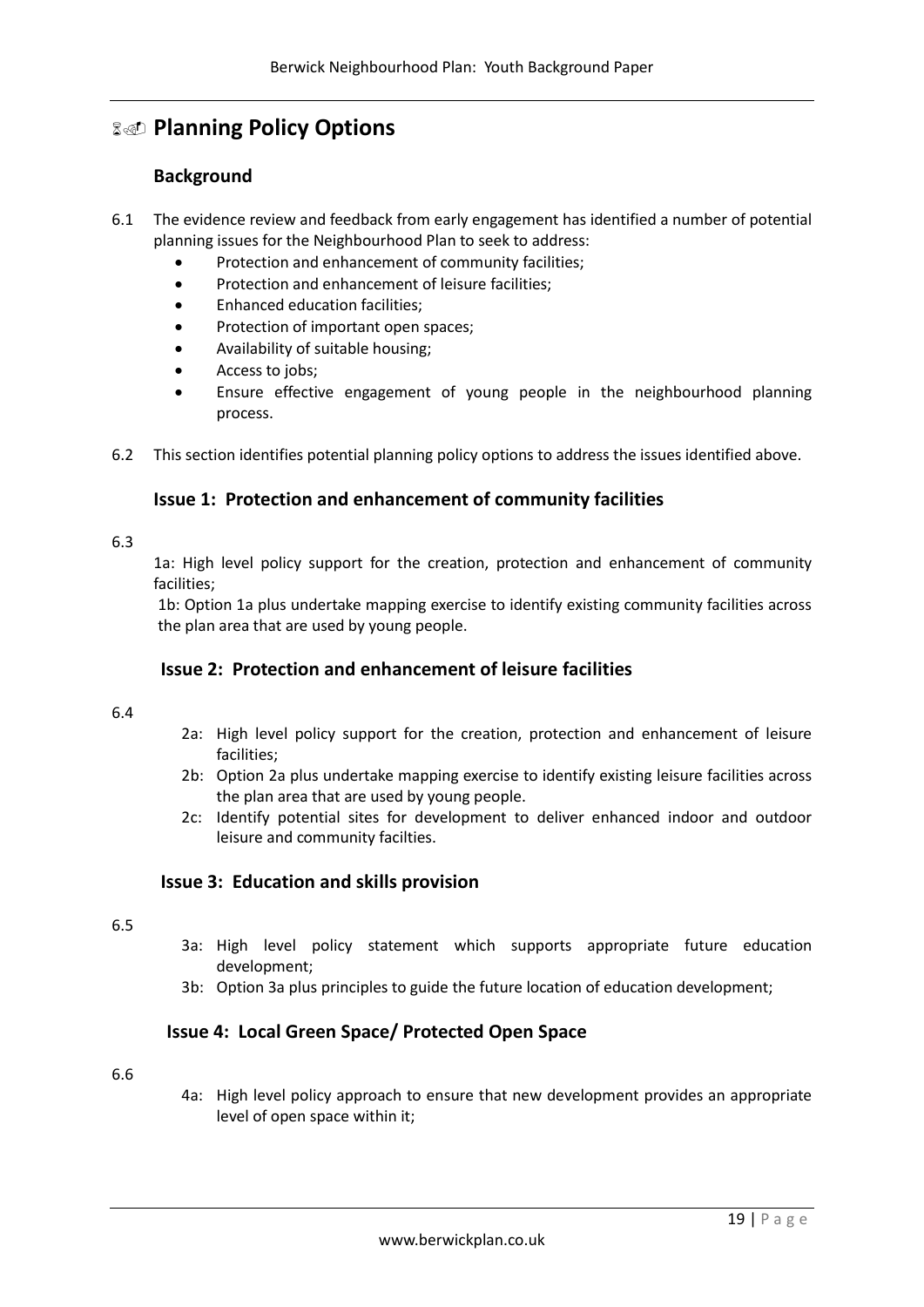4b: Undertake an assessment of areas that could be considered for designation as local green space or protected open space – to be produced by the Natural Environment Working Group.

### **Issue 5: Access to affordable housing**

### 6.7

- 5a: Policy approach which requires the delivery of affordable housing to meet identified needs;
- 5b: Identification of targets for different types/ mixes of affordable housing
- 5c: Combination of options 5a and 5b to be produced by the Housing Working Group.

### **Issue 6: Supporting future employment development**

#### 6.8

- 6a: High level policy statement which supports appropriate future employment development which balances this against the need to protect and enhance the distinctive and valued environment;
- 6b: Improve existing employment areas;
- 6c: Option 6a plus principles to guide the future location of employment development e.g. focus on particular types of employment development in and outside the town centre etc - – to be produced by the Employment & Skills Working Group.

### **Issue 7: Allocation of employment sites**

#### 6.9

7a: Criteria based policy only – no site allocations;

### **Issue 8: Engagement of young people**

#### 6.10

- 8a: Contact made with youth groups to seek feedback on issues for the Plan;
- 8b: Consultation events held in locations that are popular with young people;
- 8c: Engagement with local schools across the Plan area;
- 8d: Specific events organised to engage with young people.